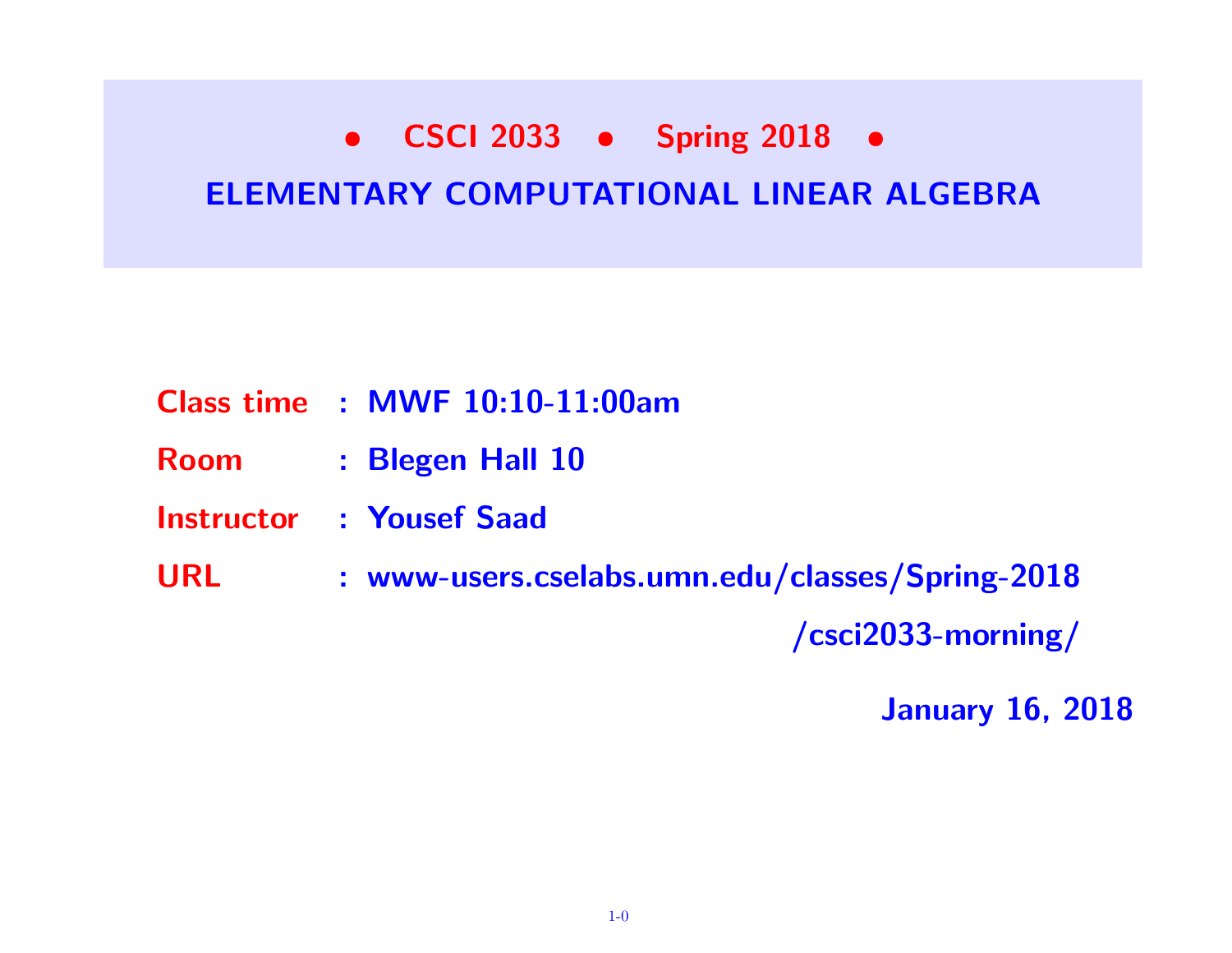#### About this class

- ➤ Me: Yousef Saad
- ▶ TAs: 1. Noah Lebovic
	- 2. Jessica Lee
	- 3. Abhishek Vashist
- ▶ Office hours: refer to the class web-page
- 4. Shashanka Ubaru
- 5. Jungseok Hong

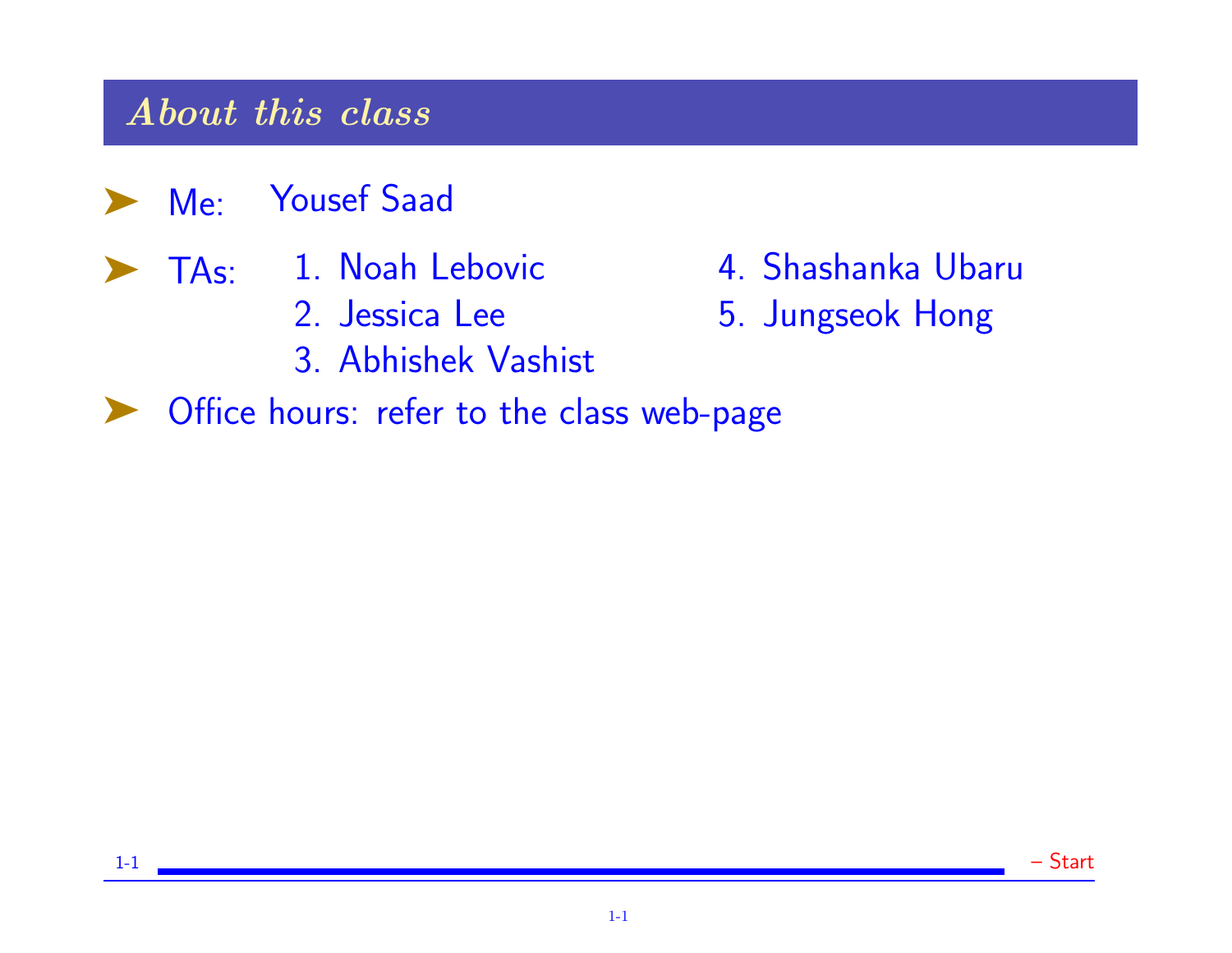#### What you will learn and why

➤ Course is about "Basics of Numerical Linear Algebra", a.k.a. "matrix computations"

- ➤ Topic becoming increasingly important in Computer Science.
- Many courses require some linear algebra
- ➤ Course introduced in 2011 to fill a gap.
- In the era of 'big-data' you need 1) statistics and 2) linear algebra

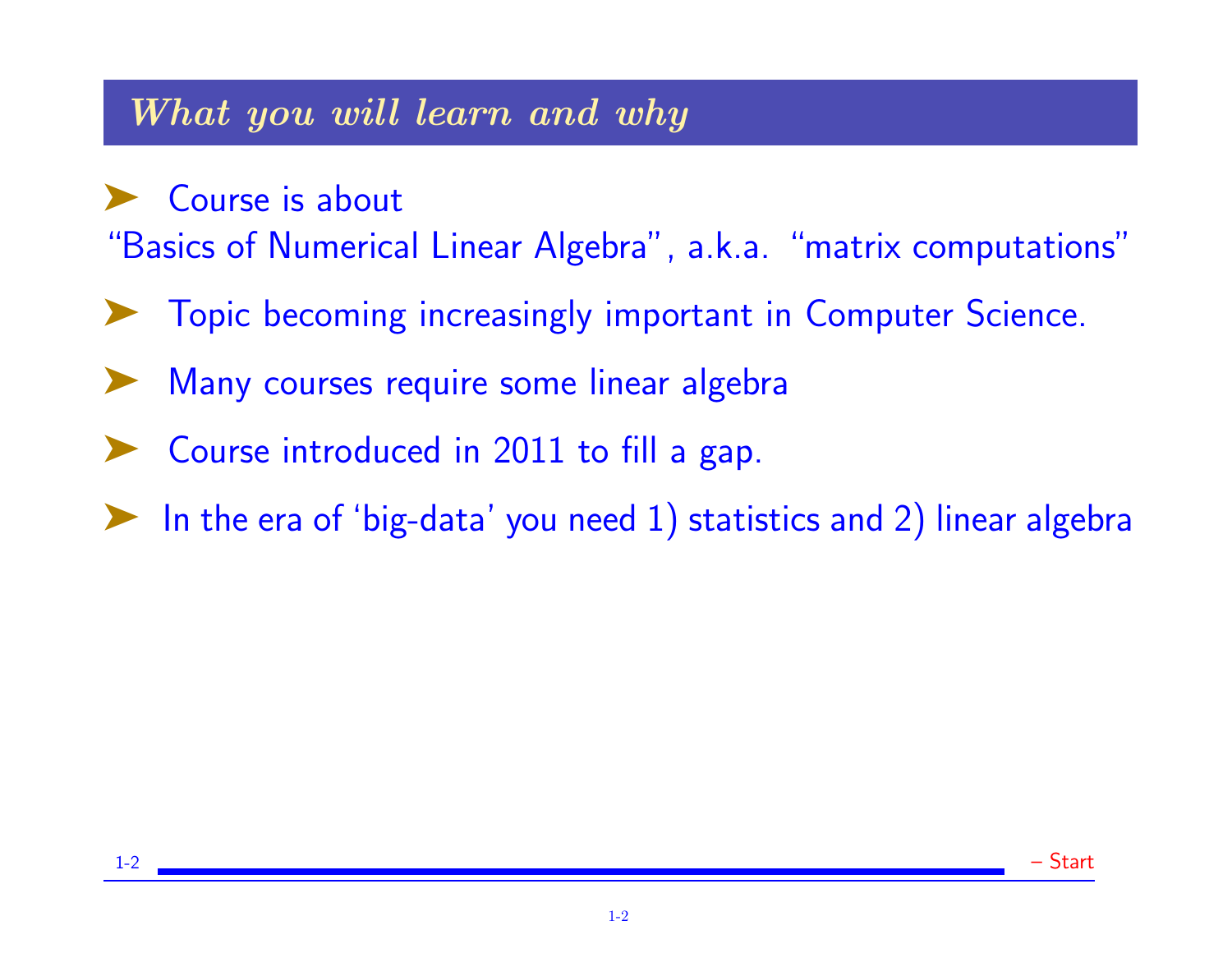# ▶ CSCI courses where csci2033 plays an essential role:

- CSCI 5302 Analysis Num Algs \*
- CSCI 5304 Matrix Theory \*
- CSCI 5607 Computer Graphics I<sup>\*</sup>
- CSCI 5512 Artif Intelligence II
- CSCI 5521 Intro to Machine Learning \*
- CSCI 5551 Robotics \*
- CSCI 5525 Machine Learning
- CSCI 5451 Intro Parall Comput
- $* =$  csci2033 prerequisite for this course

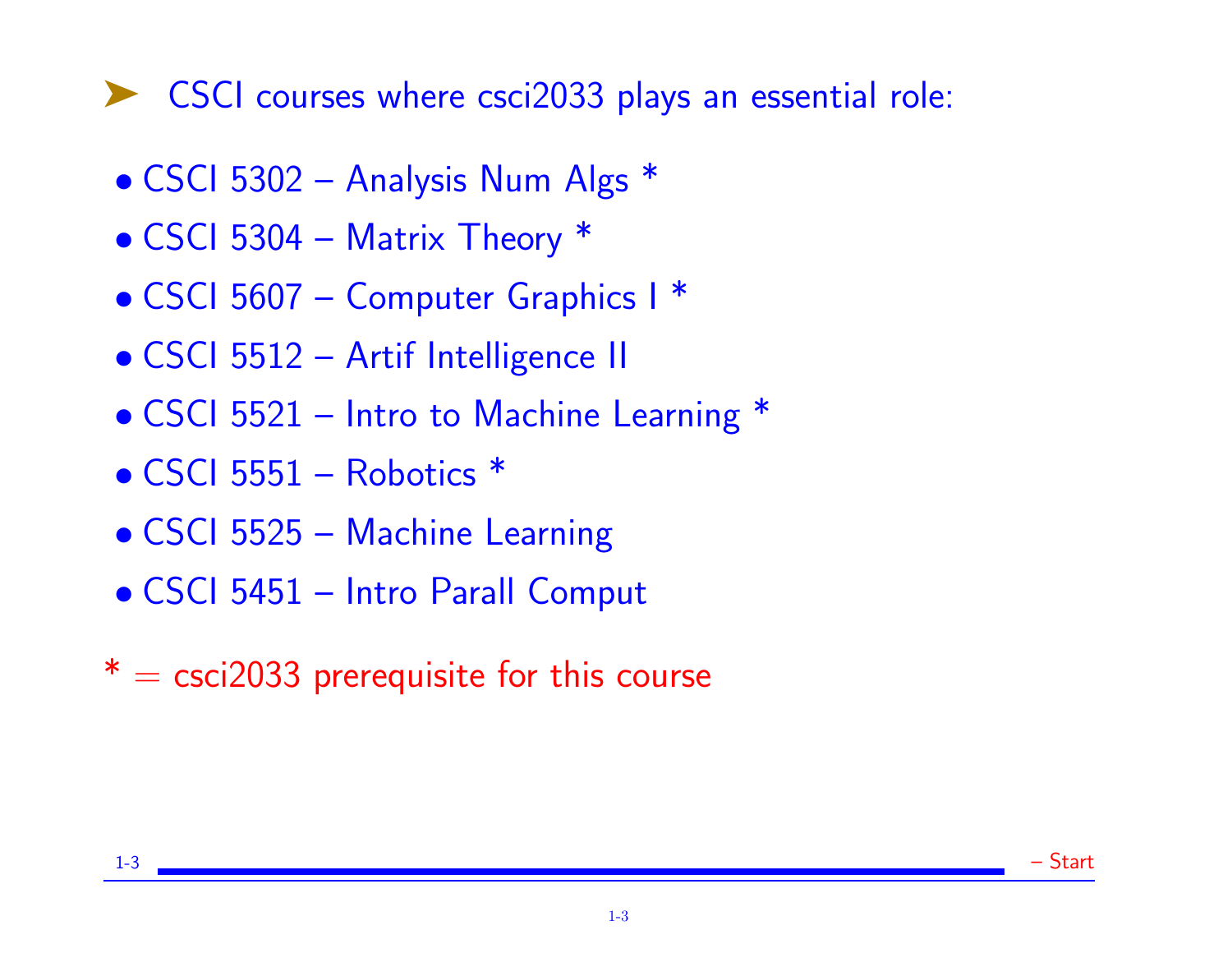# ▶ Courses for which csci2033 can be helpful

- CSCI 5221 Foundations of Adv Networking
- CSCI 5552 Sensing/Estimation in Robotics
- CSCI 5561 Computer Vision
- CSCI 5608 Computer Graphics II
- CSCI 5619 VR and 3D Interaction
- CSCI 5231 Wireless and Sensor Networks
- CSCI 5481 Computational Techs. Genomics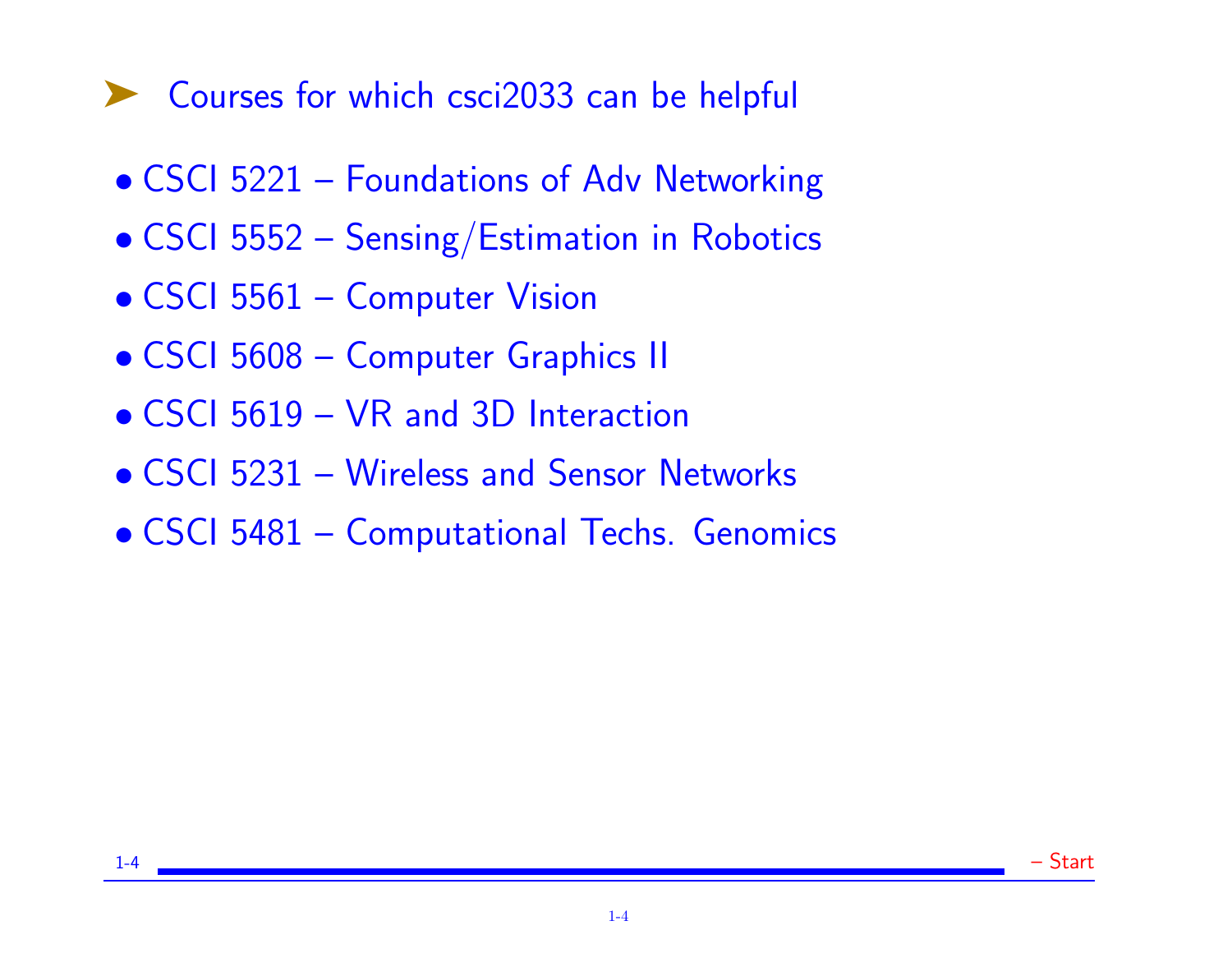# Objectives of this course

## Set 1 Fundamentals of linear algebra

- Vector spaces, matrices,  $-$  [theoretical]
- Understanding bases, ranks, linear independence -
- Improve mathematical reasoning skills [proofs]
- set 2 Computational linear algebra
- Understanding common computational problems
- Solving linear systems
- Get a working knowledge of matlab
- Understanding computational complexity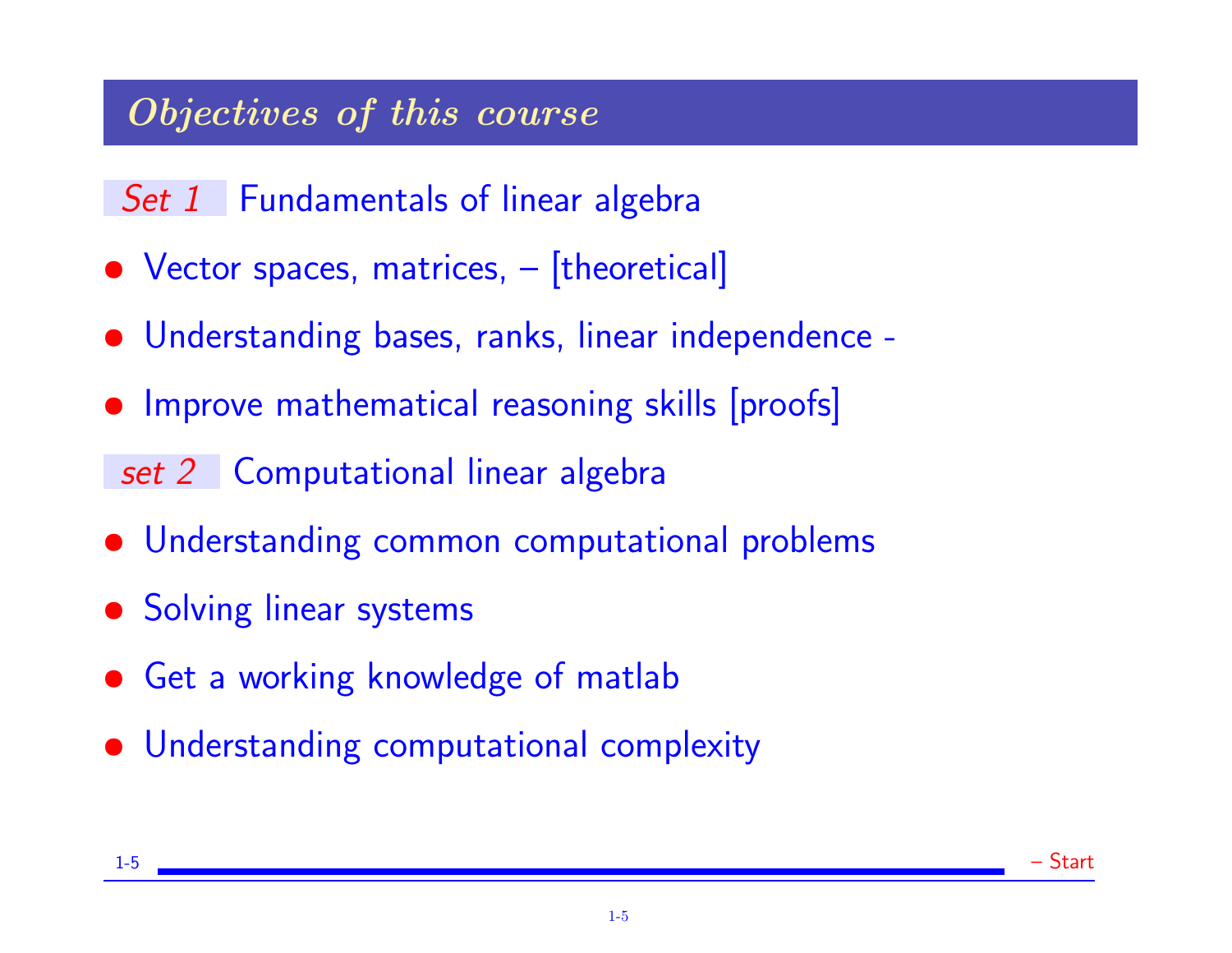## Set 3 Linear algebra in applications

• See how numerical linear algebra arises in a few computer science -related applications.

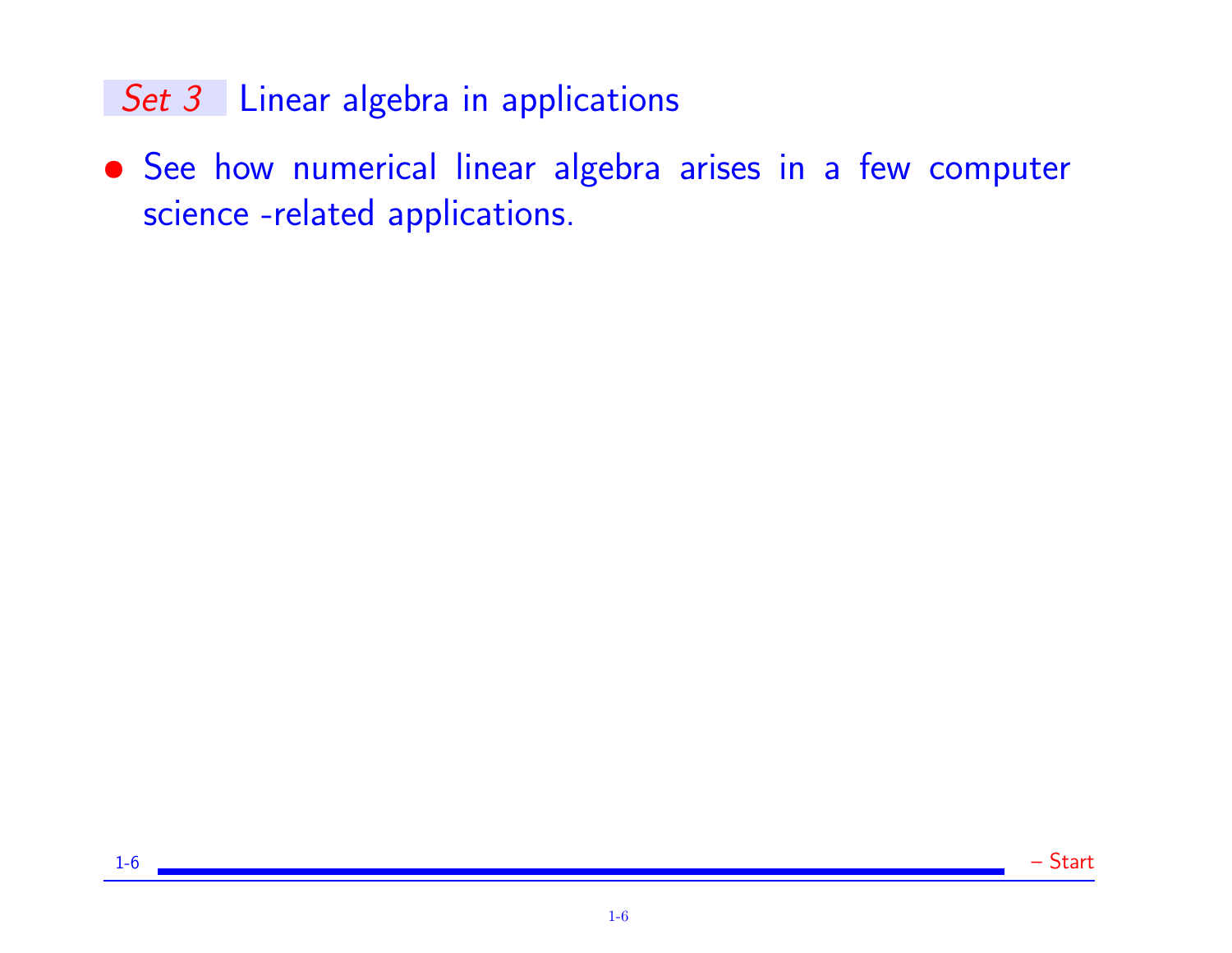#### The road ahead: Plan in a nutshell



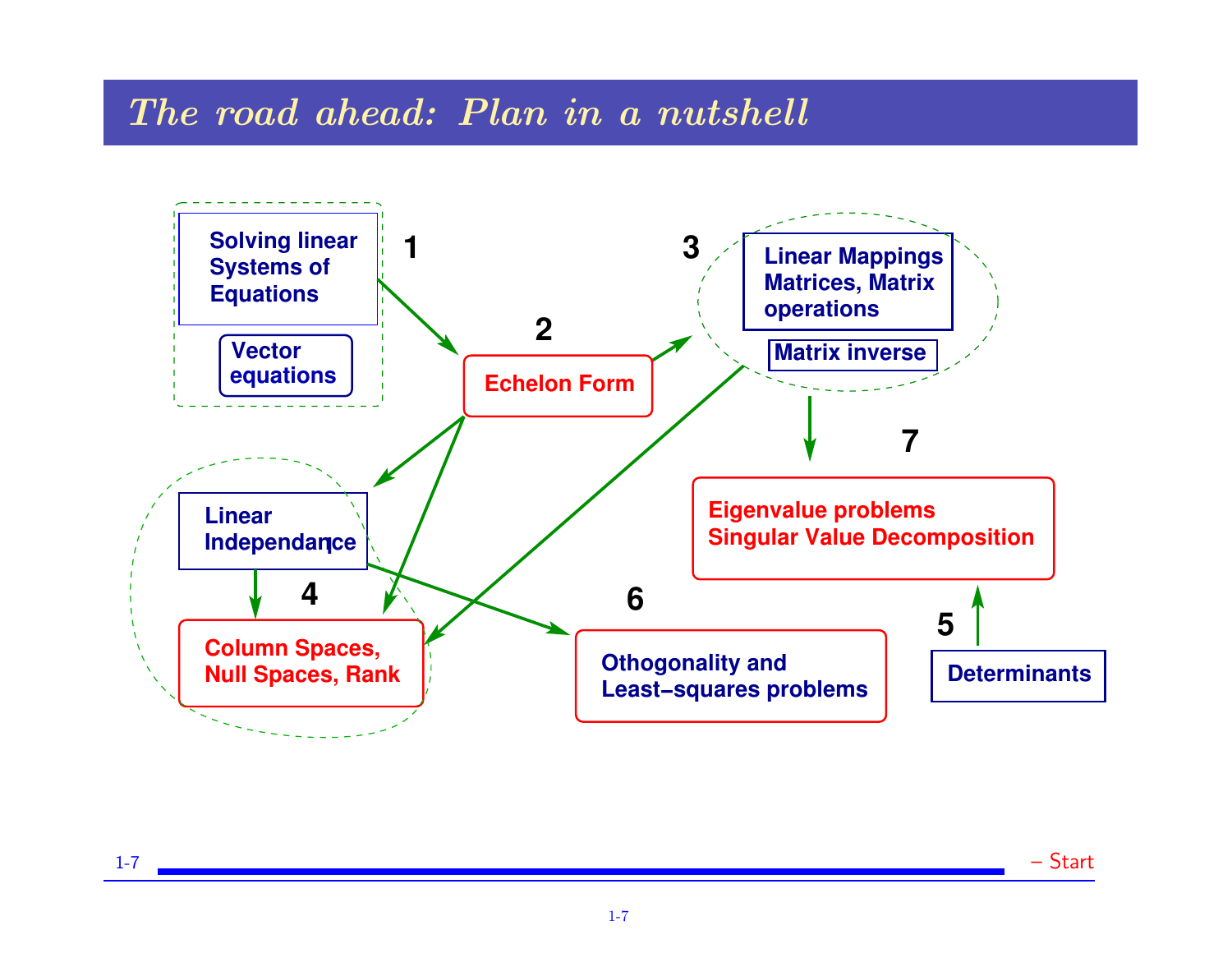## Math classes

Students who already have had Math 2243 or 2373 (Linear Algebra and Differential Equations) or a similar version of a linear algebra course :

There is a good overlap with this course [about 40-50%] - but the courses are different..

You may be able to substitute 2033 for something else (by adding a course) – See:

<https://www.cs.umn.edu/academics/undergraduate/guide/cs-requirements/acceptable-substitutes>

◆ or UG adviser if you are in this situation.

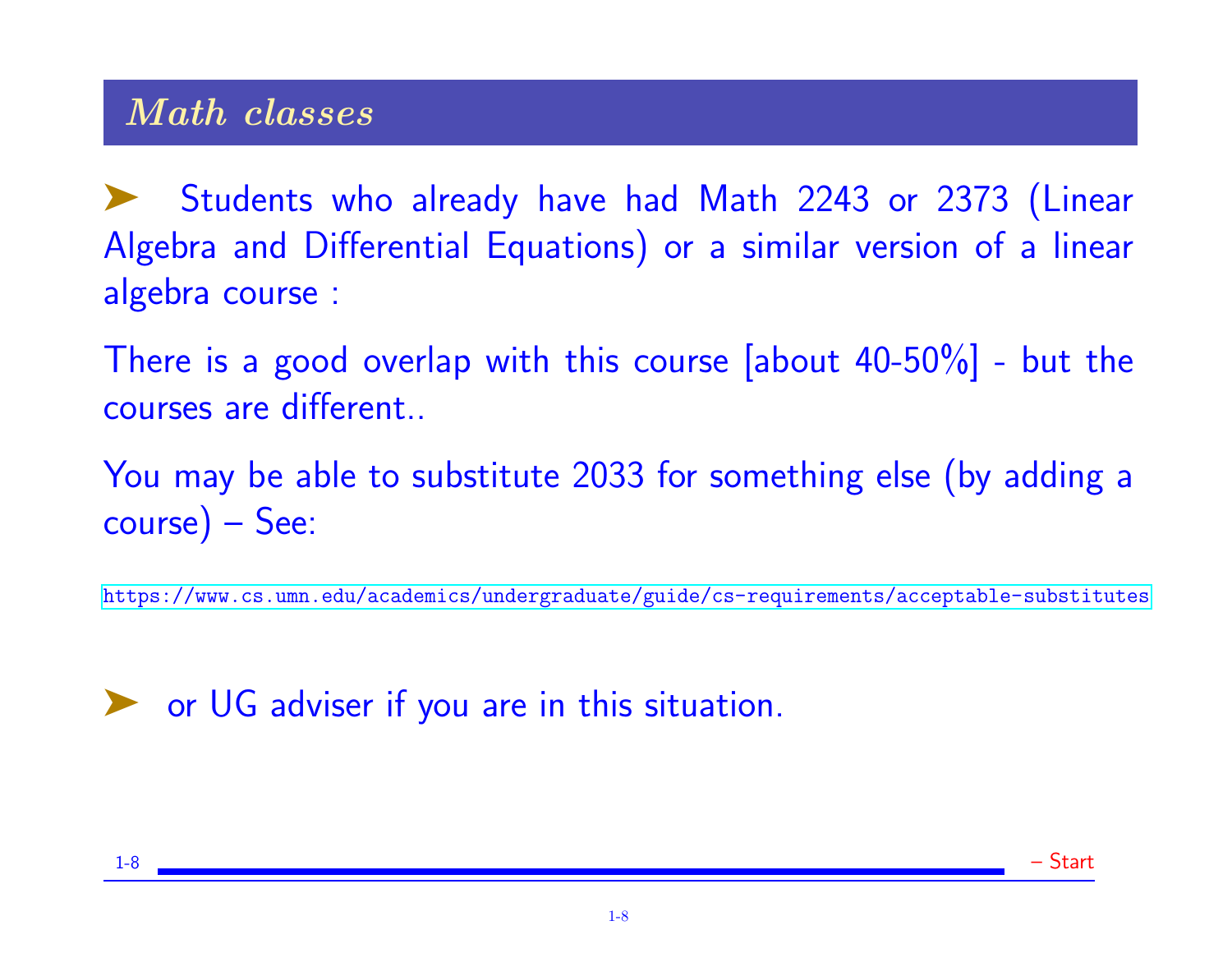# Logistics:

- ➤ We will use Moodle only to post grades
- Main class web-site is :

www-users.cselabs.umn.edu/classes/Spring-2018/ csci2033-morning/

- ➤ There you will find :
- Lecture notes
- Homeworks [and solutions]
- Additional exercises [do before indicated class]
- .. and more

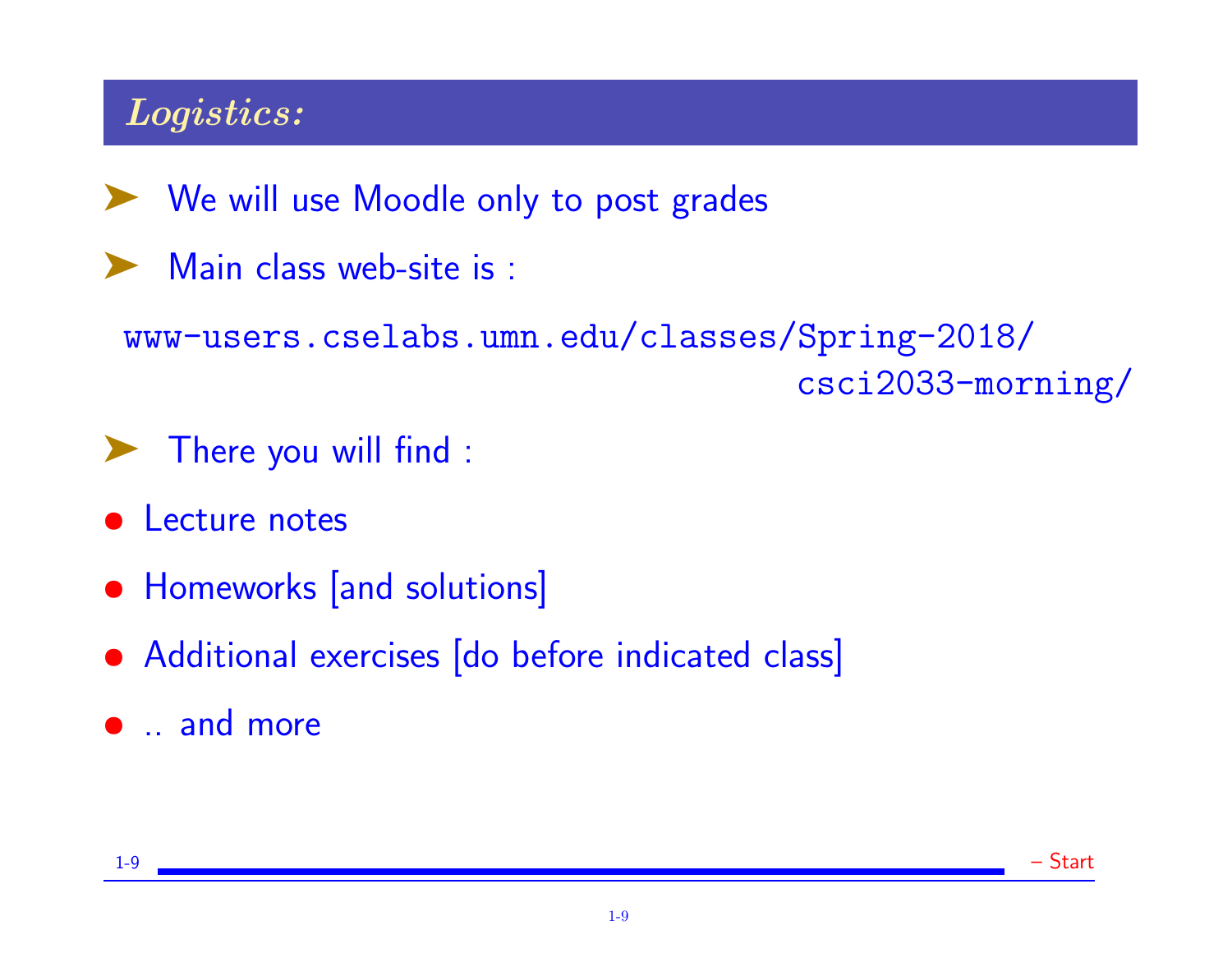#### Three Recitation Sections:

...



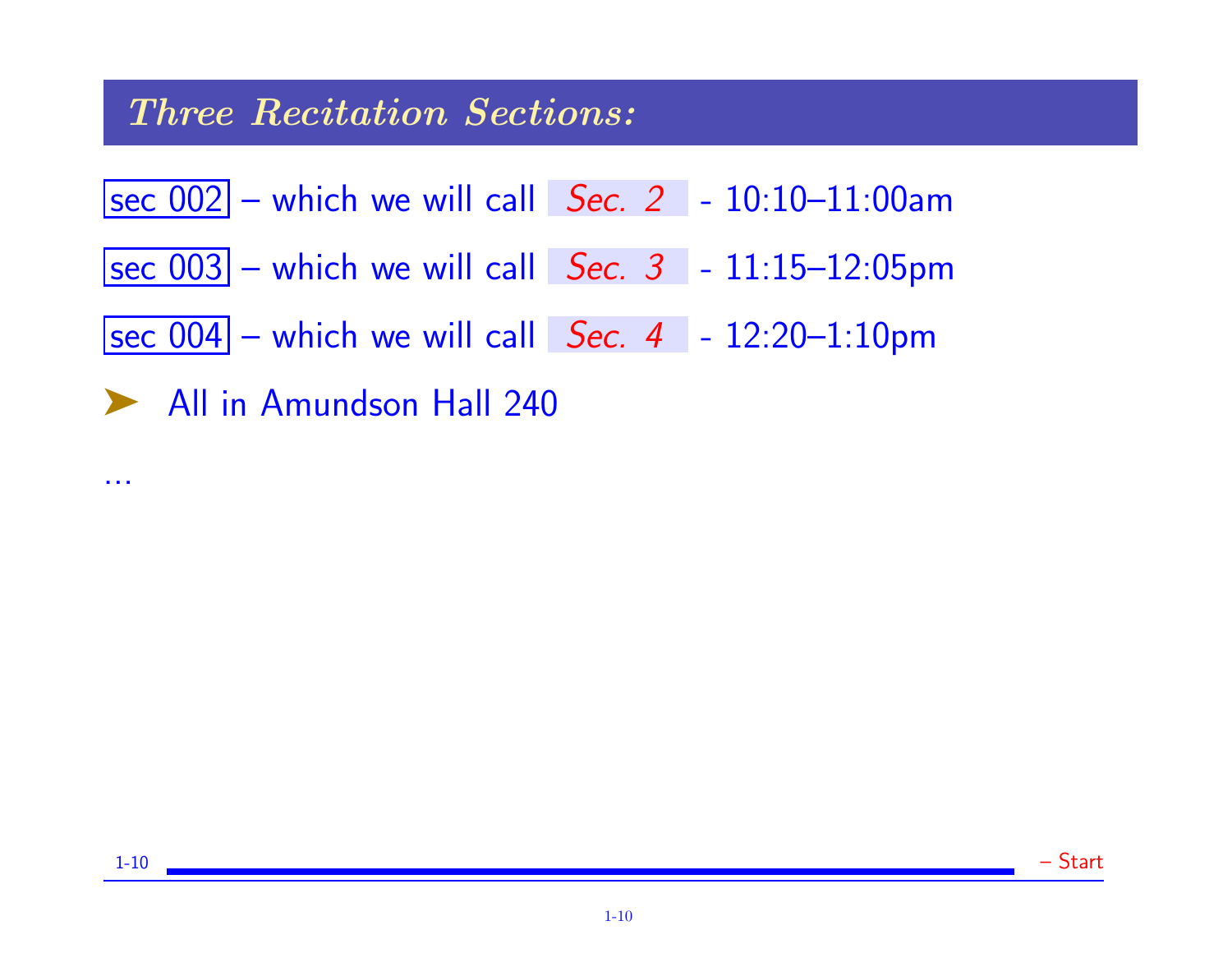➤ Lecture notes will be posted on the class web-site – usually before the lecture. [if I am late do not hesitate to send me e-mail]

➤ Review them and try to get some understanding if possible before class.

▶ Read the relevant section (s) in the text

► Lecture note sets are grouped by topics (sections in the textbook) rather than by lecture.

In the notes the symbol  $\mathbb{Z}$  indicates suggested easy exercises or questions – often [not always] done in class.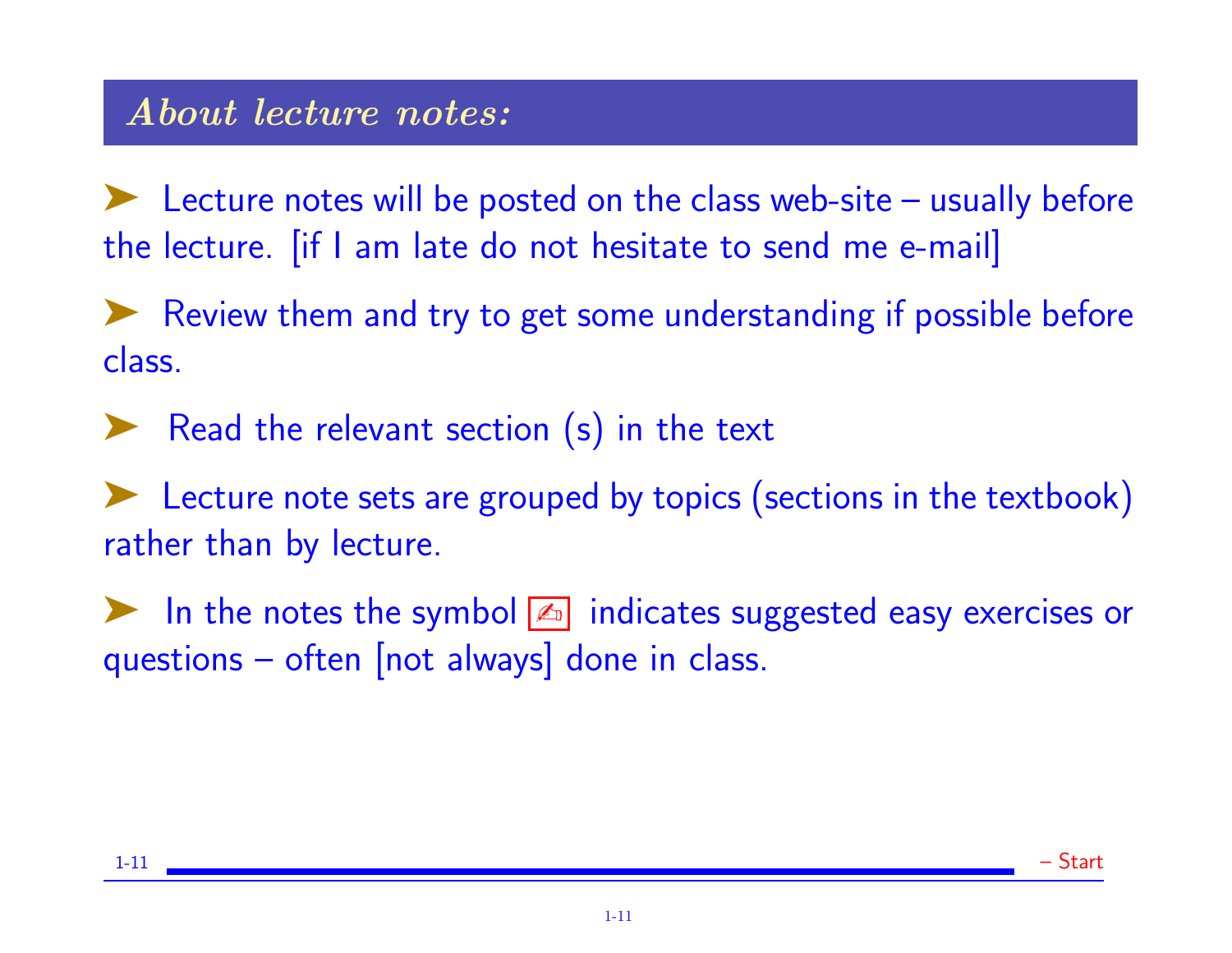### In-class Practice Exercises

➤ Posted in advance – see HWs web-page

➤ You should do them before class (!Important). No need to turn in anything. But...

➤ ... beware that quizzes could be quite similar

➤ I will often start the class with these practice exercises

➤ The quizzes are like short mid-terms. There will be 8 of them [ 20mn each]

1-12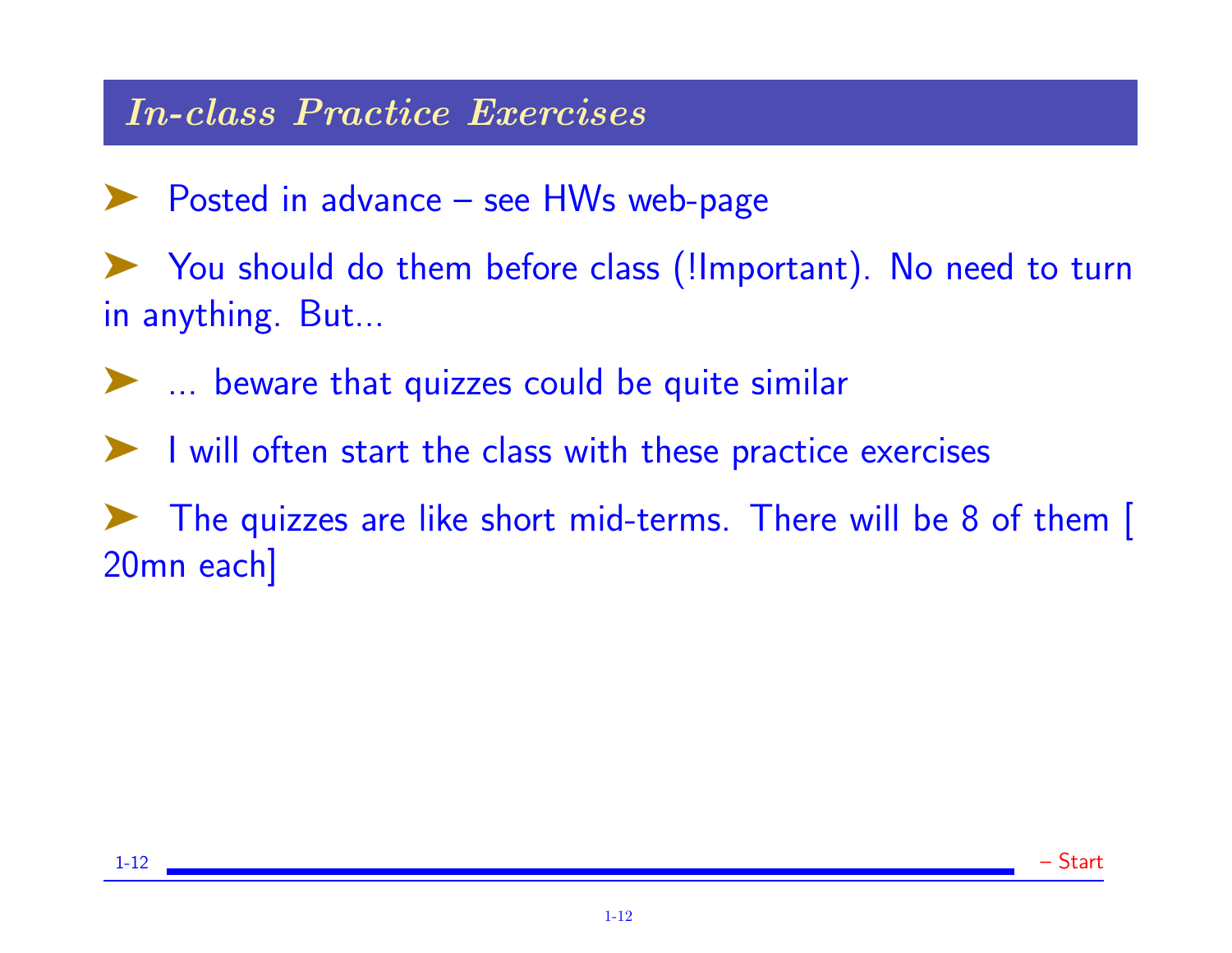## Matlab

- ➤ You will need to use matlab for testing algorithms.
- **Limited lecture notes on matlab**  $+$
- Other documents will be posted in the matlab web-site.
- Most important:
	- ∴ I post the matlab diaries used for the demos (if any).
- First few recitations will cover tutorials on matlab

• If you do not know matlab at all and have difficulties with it see me or one of the TAs at office hours. This ought to help get you started.

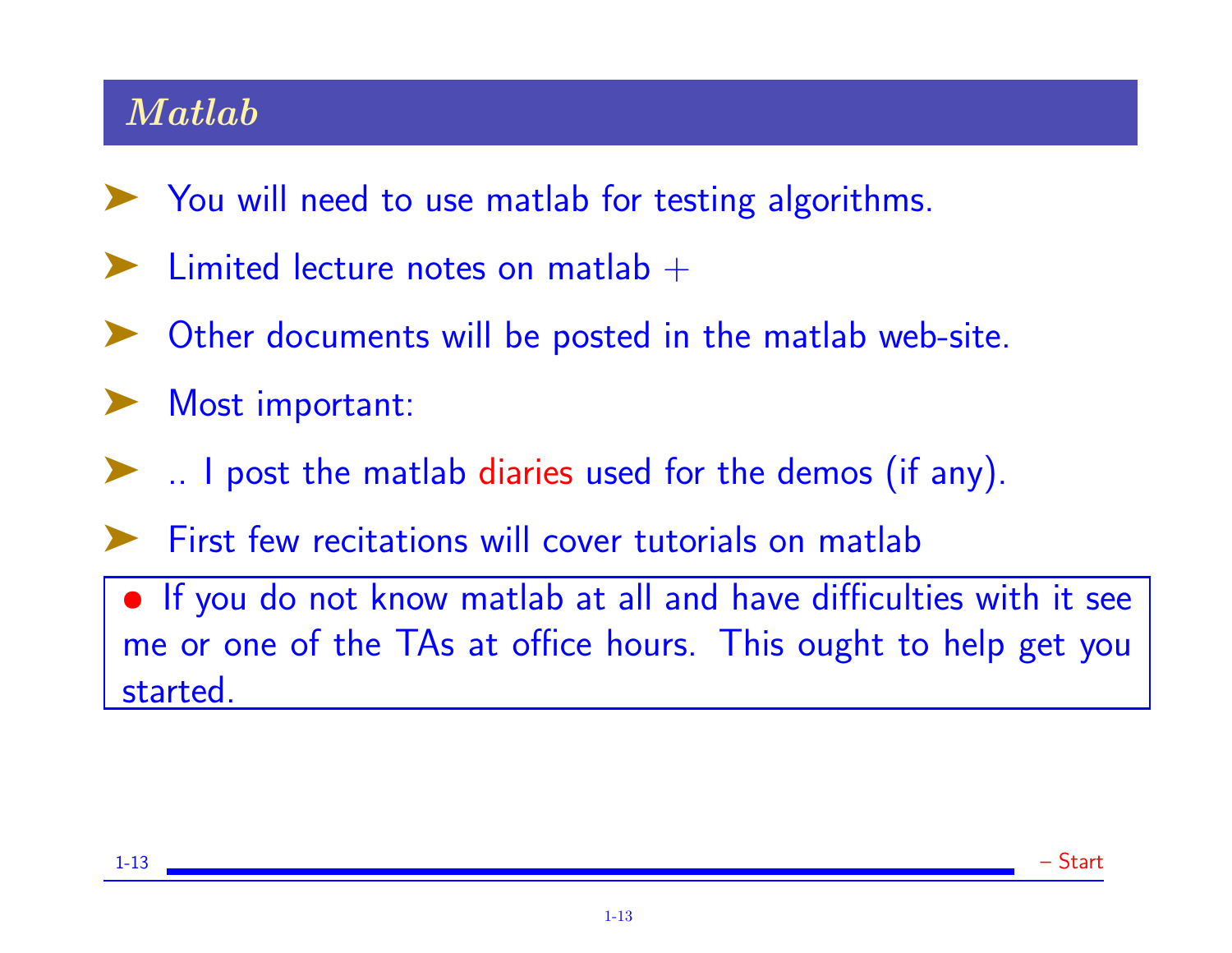#### One final point on lecture notes

➤ These notes are 'evolving'. You can help make them better – report errors and provide feedback.

➤ There will be much more going on in the classroom - so the notes are not enough for studying! Sometimes they are used as a summary.

➤ Recommendation: start with lecture notes - then study relevant parts in text.

There are a few topics that are not covered well in the text (e.g., complexity). Rely on lectures and the notes (when available) for these.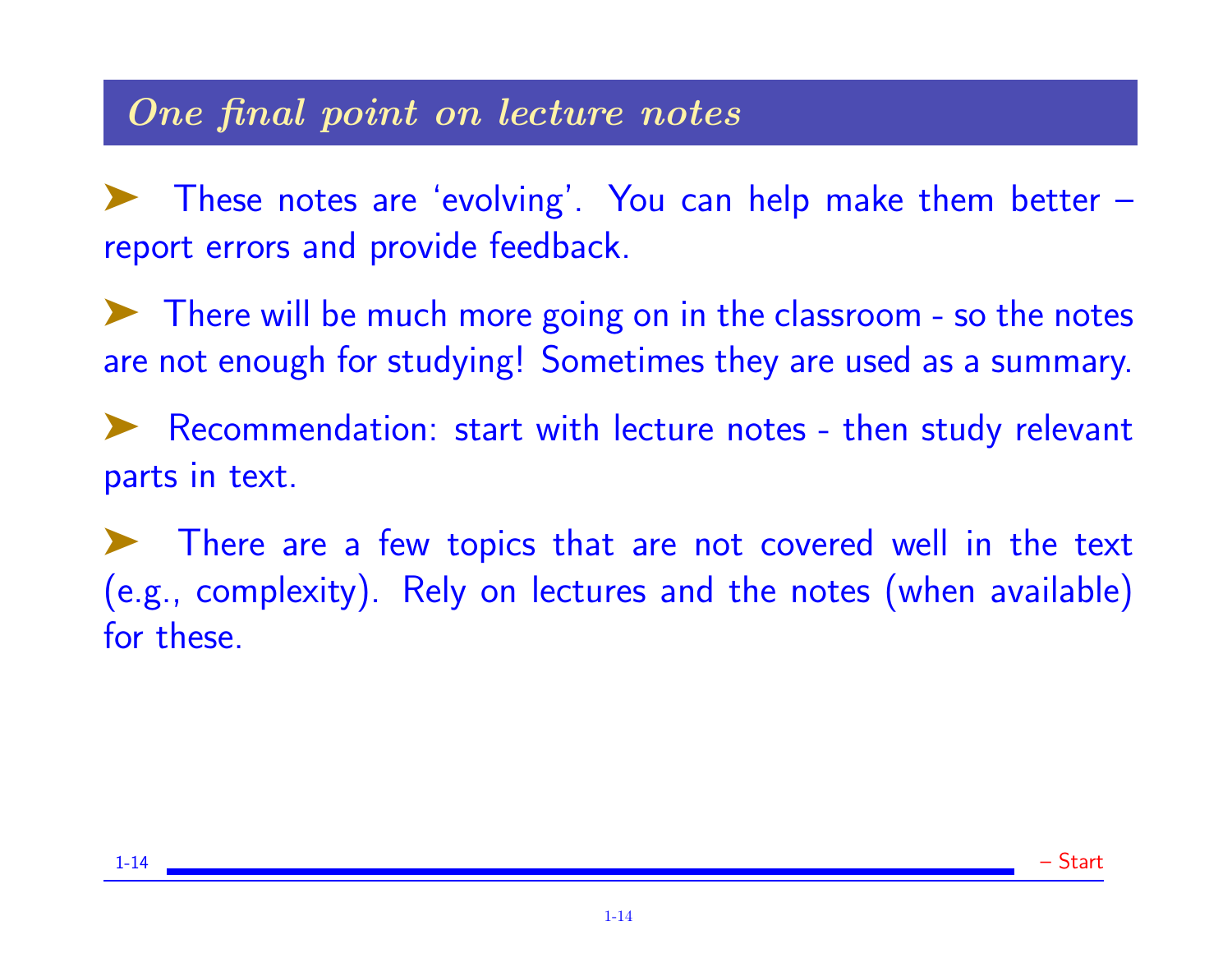### Introduction. Math Background

► We will often need proofs in this class.

◆ A proof is a logical argument to show that a given statement in true

One of the stated goals of csci2033 is to improve mathematical reasoning skills

➤ You should be able to prove simple statements

Here are the most common types of proofs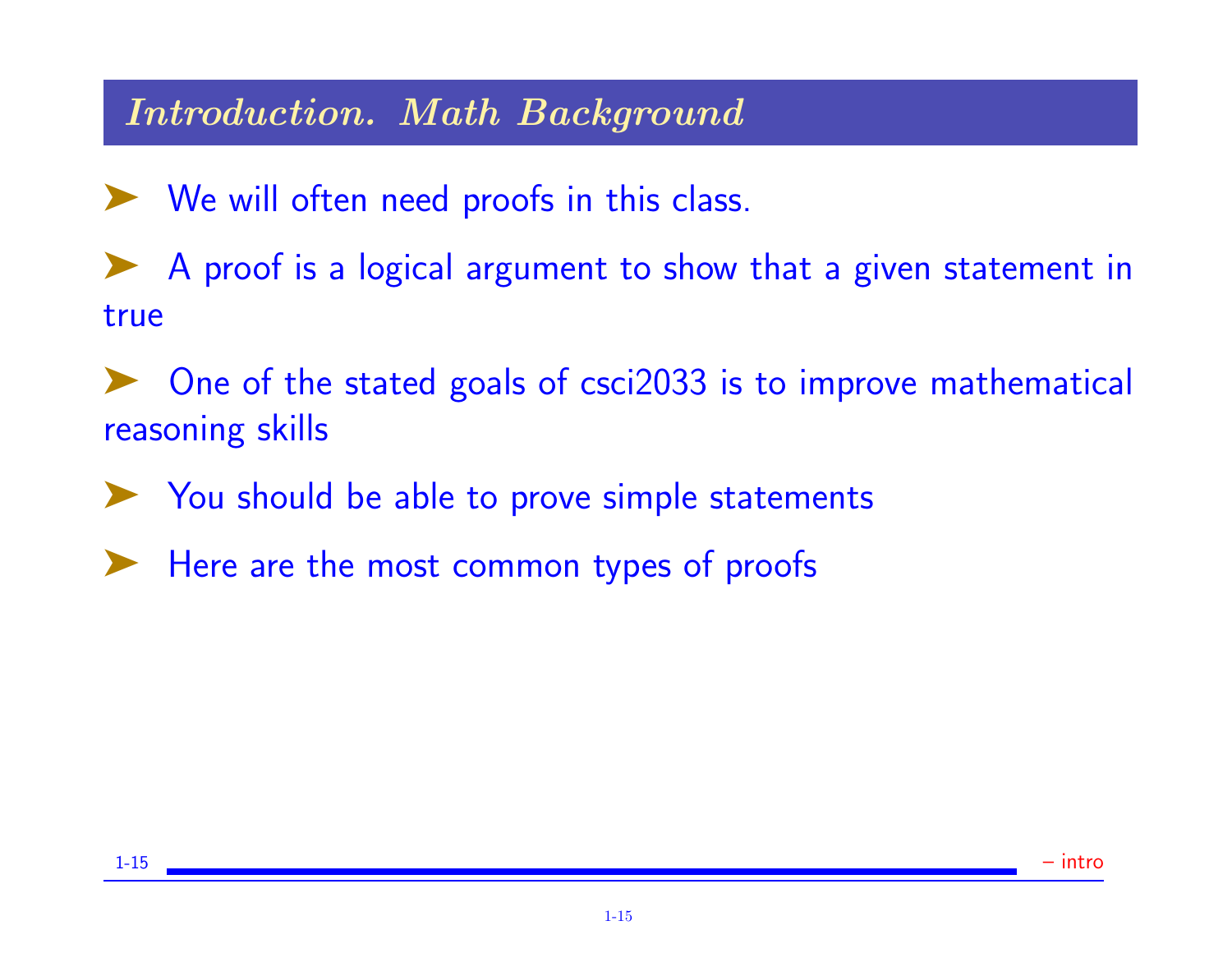## Proof by contradiction:

Idea: prove that the contrary of the statement implies an impossible ('absurd') conclusion

## Example:

 $\sqrt{\frac{\mathbb{Z}_0}{2}}$  Show that  $\sqrt{2}$  is not a rational number [famous proof dating back to Pythagoras]

Proof: Assume the contrary is true. Then  $\sqrt{2} = p/q$ . If  $p$  and  $q$ can be divided by the same integer divide them both by this integer. can be divided by the same integer divide them both by this integer.<br>Now  $p$  and  $q$  cannot be both even. The equality  $\sqrt{2}=p/q$  implies  $\bm{p^2} = \bm{2}\bm{q^2}$ . This means  $\bm{p^2}$  is even. However  $\bm{p}$  is also even because the square of an odd number is odd. We now write  $p = 2k$ . Then  $4k^2=2q^2$ . Hence  $q^2=2k^2$  and so  $q$  is also even. Contradiction.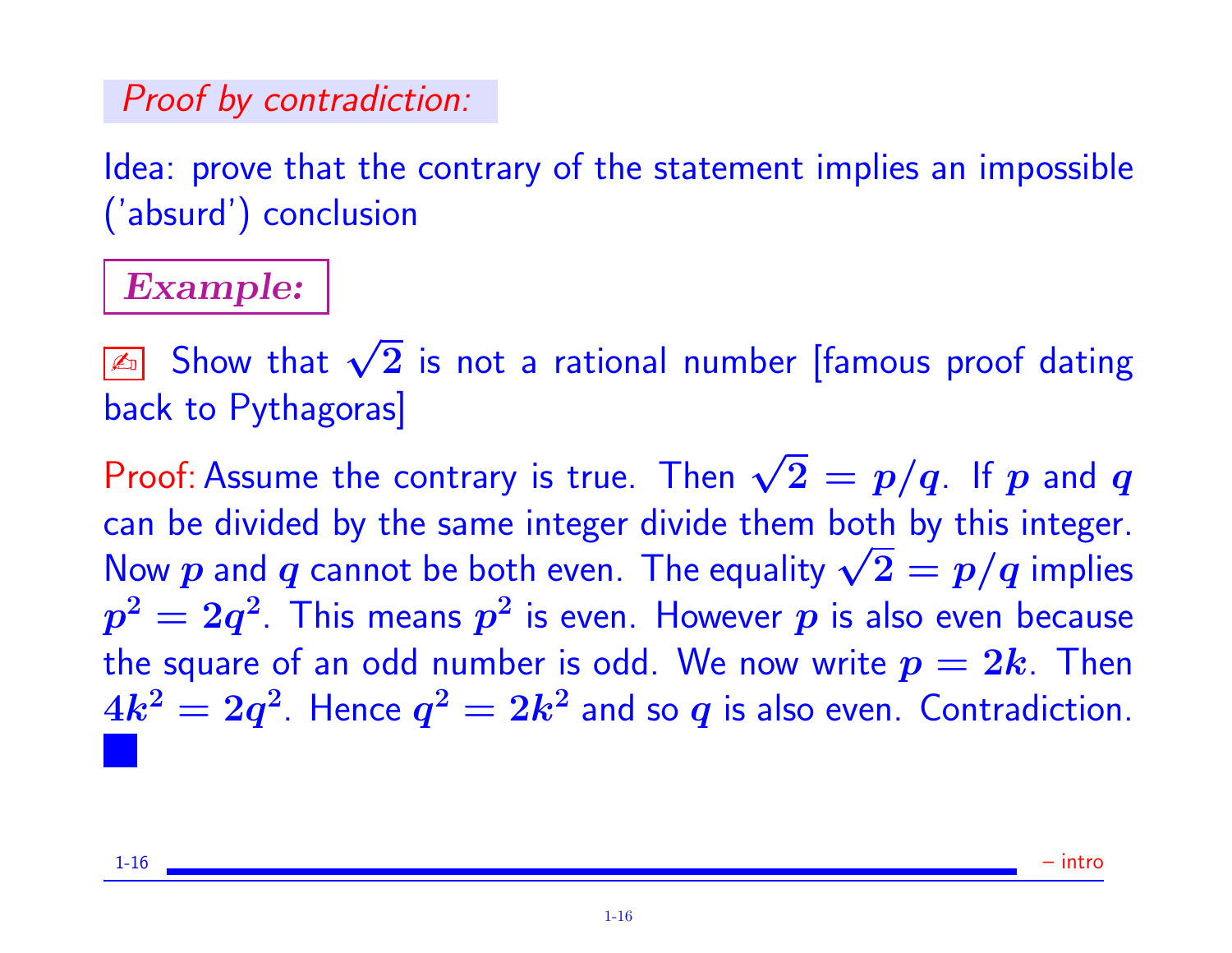### Proof by induction

Problem: to prove that a certain property  $P_n$  is true for all  $n$ . Method:

(a) Base: Show that  $P_{init}$  is true

(b) Induction Hypothesis: Assume that  $P_n$  is true for some  $n$   $(n \geq 1)$ *init*). With this assumption prove that  $P_{n+1}$  is true..

Important point: A big part of the proof is to clearly state  $P_n$ 

Example: Show that  $1+2+3+\cdots+n=n(n+1)/2$ 

**En** [Challenge] Show:

$$
\boxed{1^2+2^2+\cdots+n^2=\frac{n(n+1)(2n+1)}{6}}
$$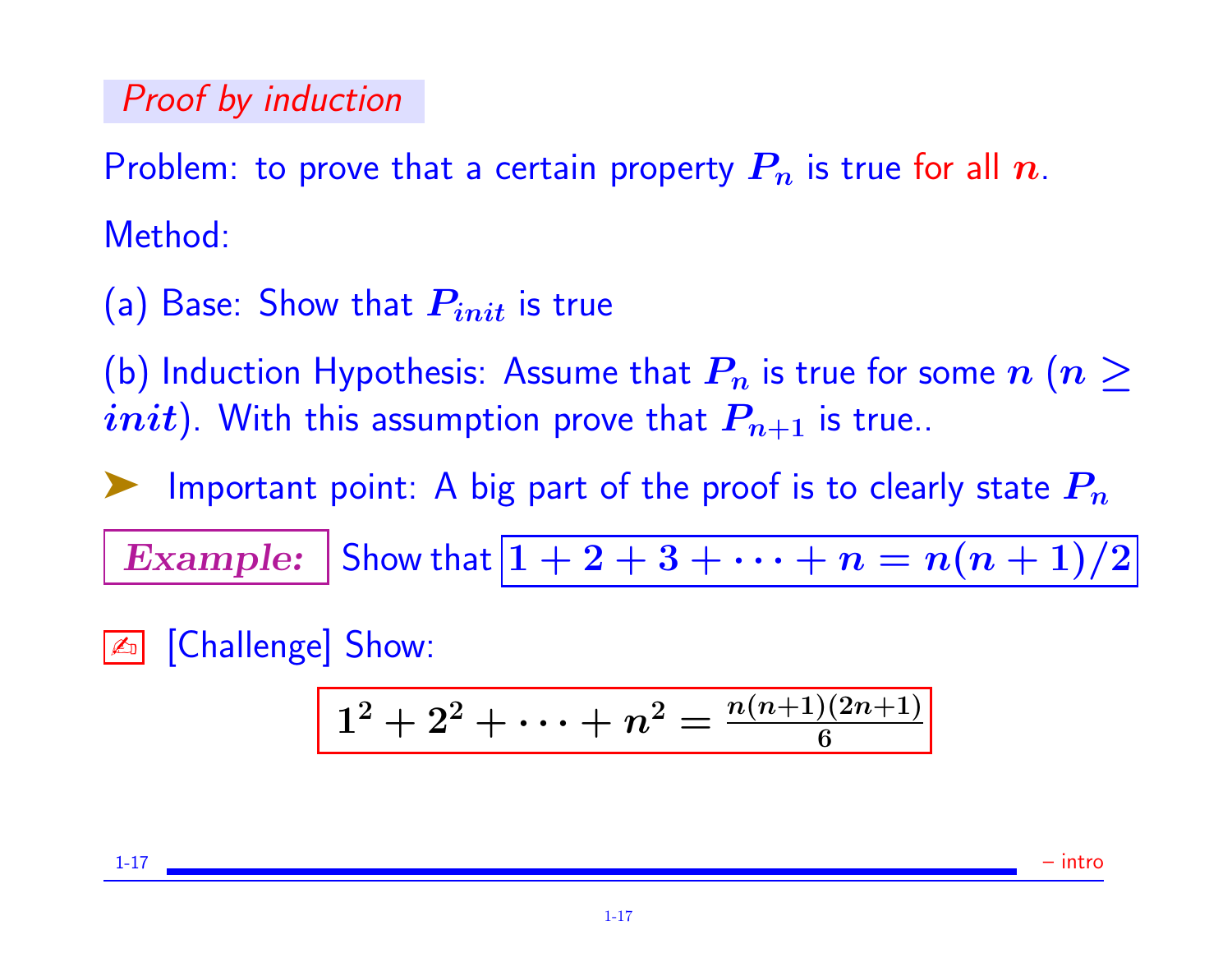By counter-example  $\vert$  [to prove a statement is not true]

 $Example: |All students in MN are above average.$ 

Proof by construction (constructive proof)

The statement is that some object exists. We need to construct this object.

By a purely logical argument

Example:

➤ Pythagoras' theorem from a purely geometric argument



✍ Show that for two sets A, B we have A ∪ B = A ∩ B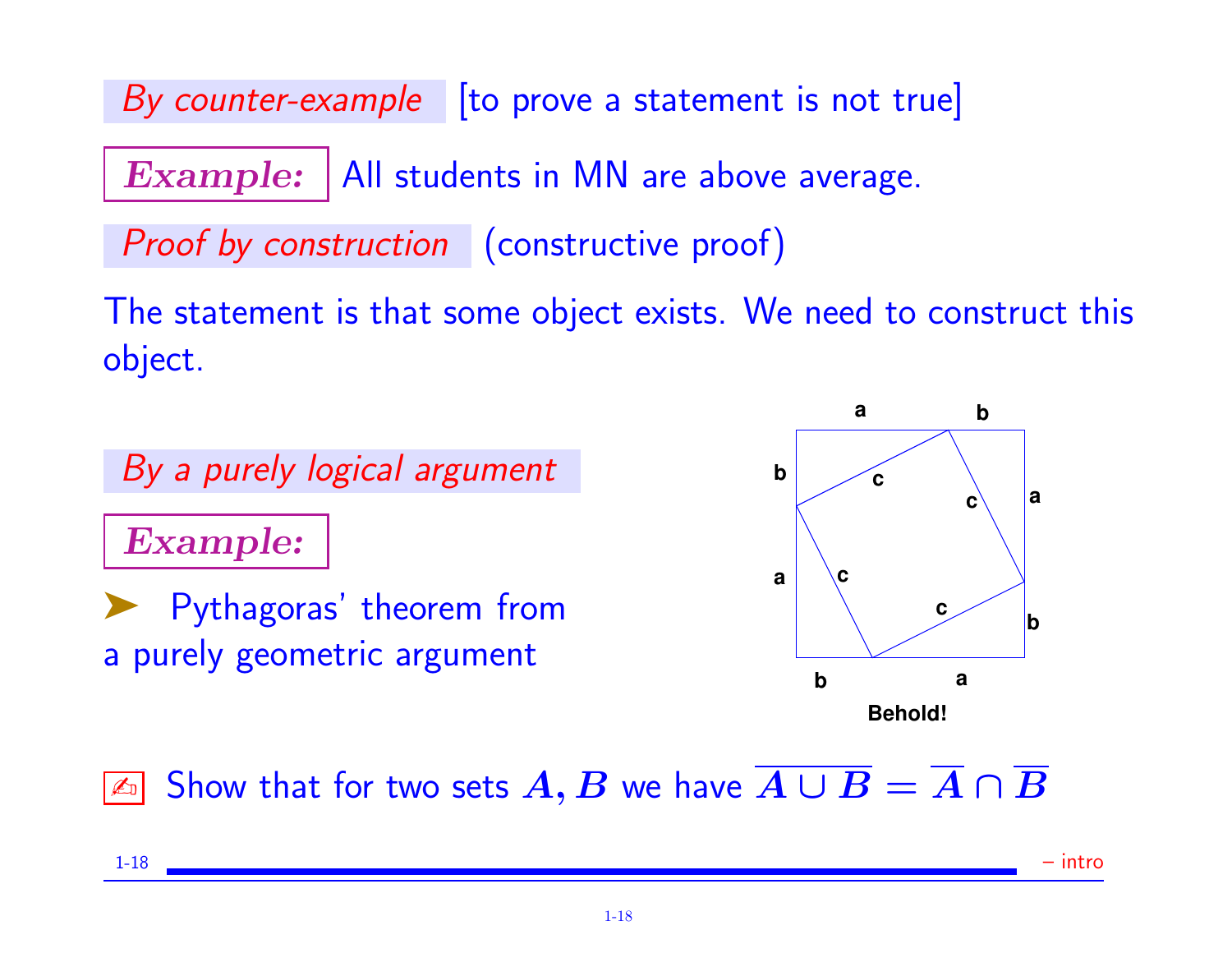## A few terms/symbols used

- $x \in X \mid x$  belongs to set  $X$
- $\forall x$  for all  $x$ 
	- $\sum_{i=1}^n$  Summation from  $i=1$  to  $i=n$
- $A \rightarrow B$  Assertion A implies assertion B

A iff  $B \mid A$  is true If and only if B is true [i.e.,  $A \rightarrow B$  and  $B \to A$ 

- Since Figure 1 Greek letters  $\alpha$  ,  $\beta$ ,  $\gamma$ , ... represent scalars
- $\blacktriangleright$  Lower case latin letters  $u, v, ...$  often represent vectors
- $\blacktriangleright$  Upper case letters  $A, B, ...$  often represent matrices
- ➤ More will be introduced on the way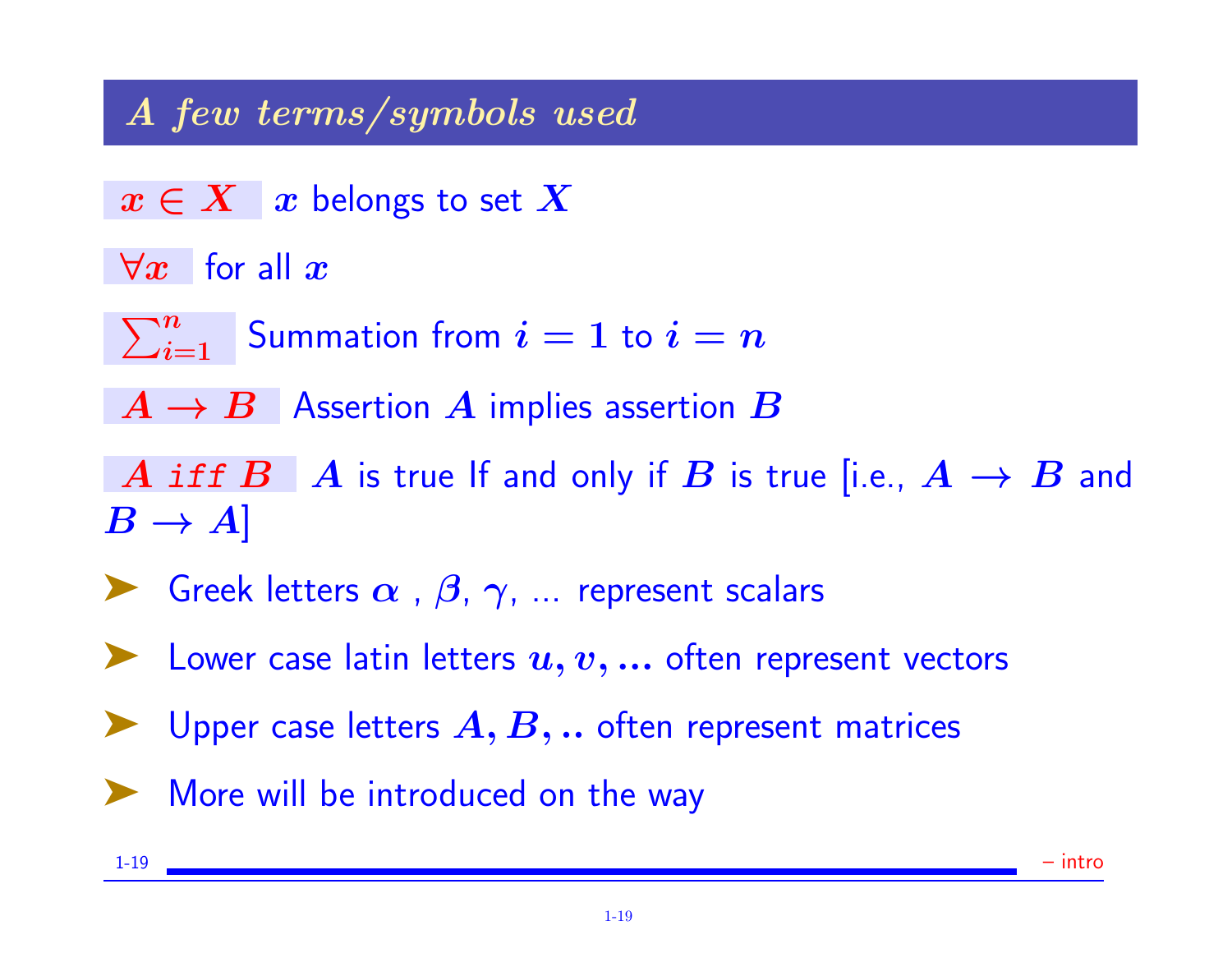## Algorithms - complexity

➤ Not emphasized in text

**Ex** Find (google) the origin of the word 'Algorithm'

An algorithm is a sequence of instructions given to a machine (typically a computer) to solve a given problem

An example: Finding the square root of a number.

Method: calculate

$$
x_{new} = 0.5\left(x_{old} + \frac{a}{x_{old}}\right)
$$

... until  $x_{new}$  no longer changes much. Start with  $x = a$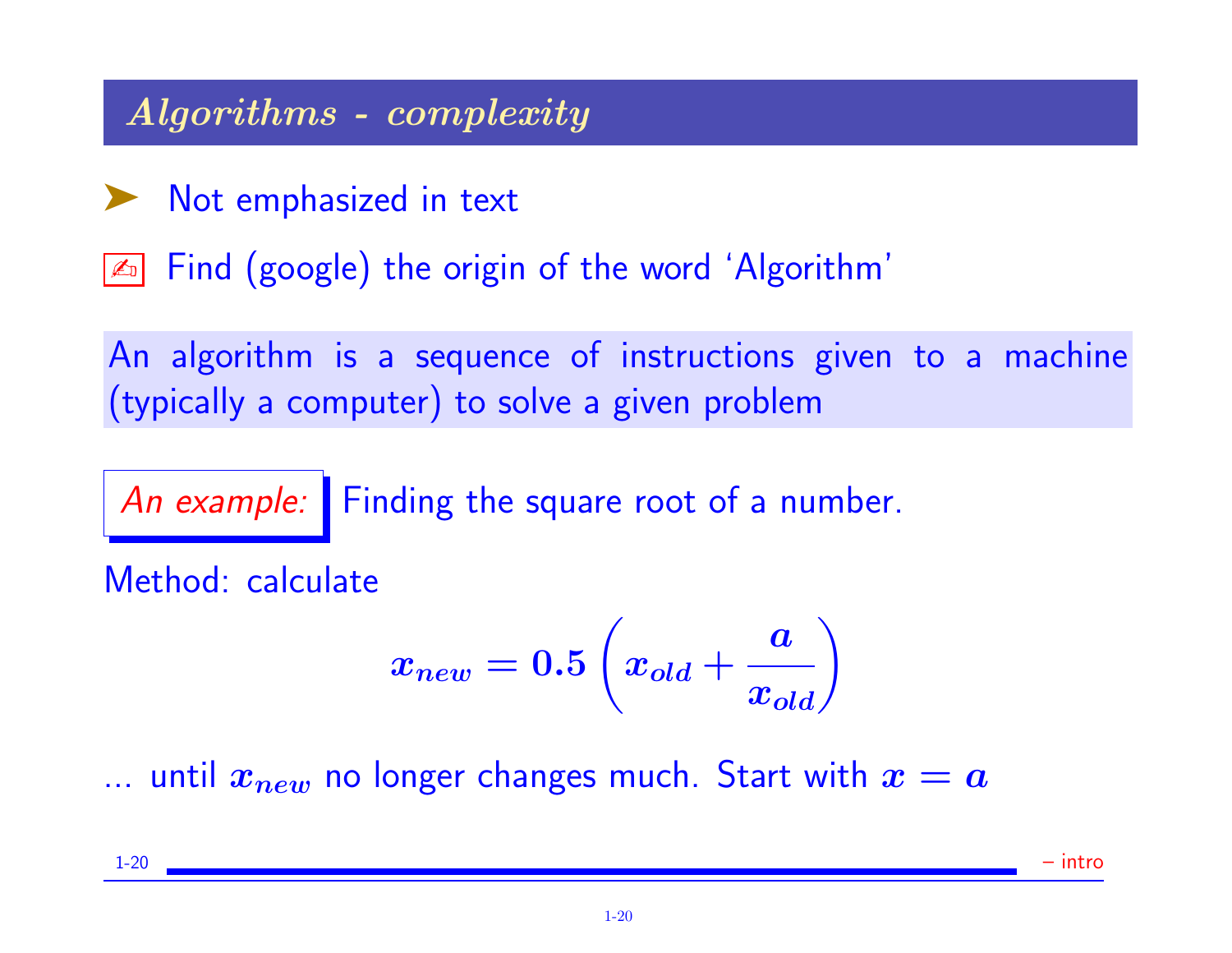➤ There are different ways of implementing this ➤ Some ways may be more 'economical' than others Some ways will lead to more numerical errors than others [not in this particular case]

```
xn = a;
while(abs(xn*xn - a) > 1.e-06 * a)
   xn = 0.5*(xn+a/xn)end
```
 $\boxed{\mathbb{Z}_0}$  Try this for  $a=5.$  How many steps are needed? What is the total number of operations  $(+, *, ))$ ?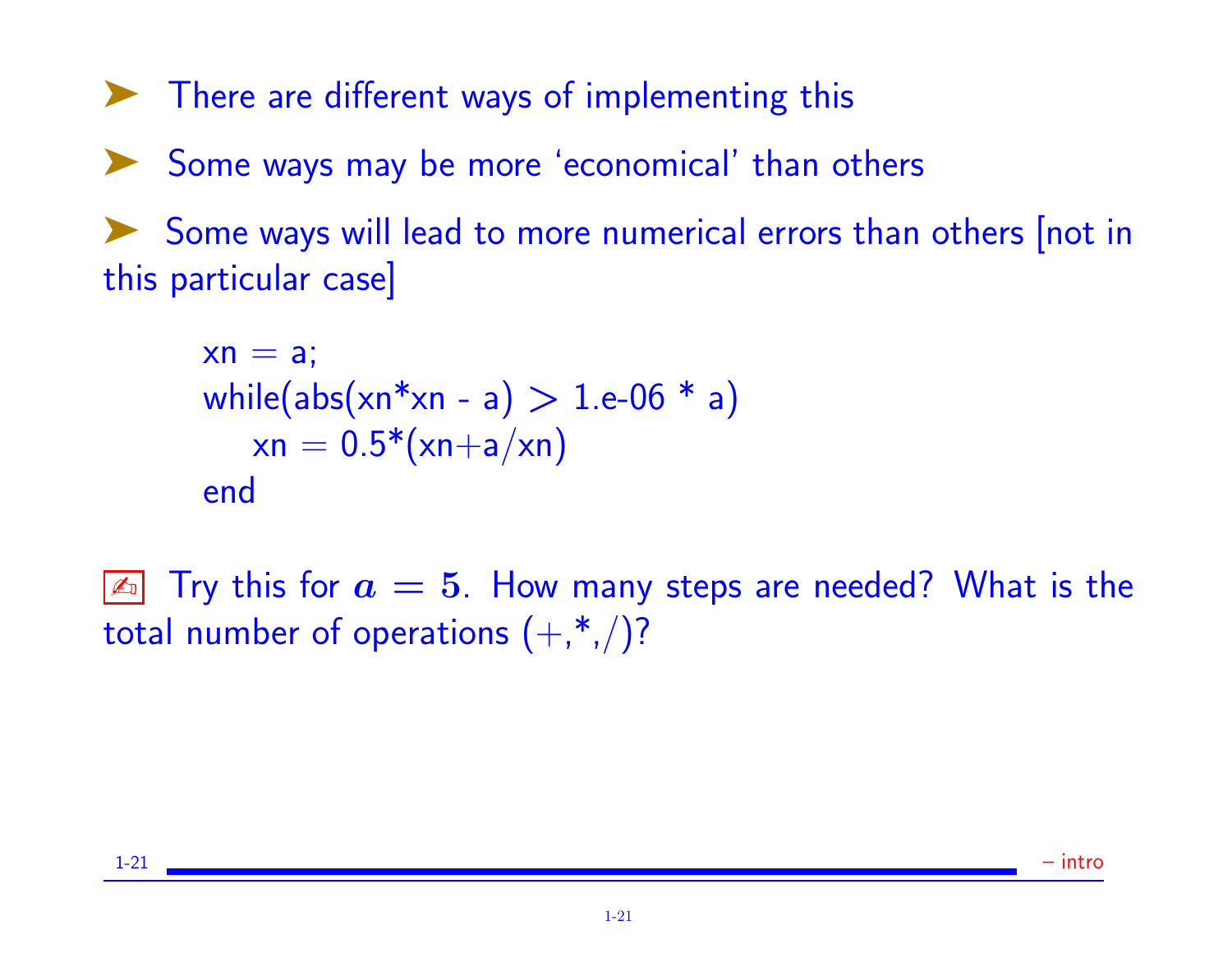# The issue of cost ('complexity')

➤ For small problems cost may not be important - except when the operation is repeated many times.

➤ For systems of equations in the thousands, then the algorithm could make a huge difference.

What to count?

- Memory copy / move.
- Comparisons of numbers (integers, floating-points)
- Floating point operations: add, multiply, divide (more expensive)
- Intrinsic functions:  $\sin, \cos, exp, \sqrt{2}$ , etc.. a few times more expensive than add/ multiply.

1-22 – intro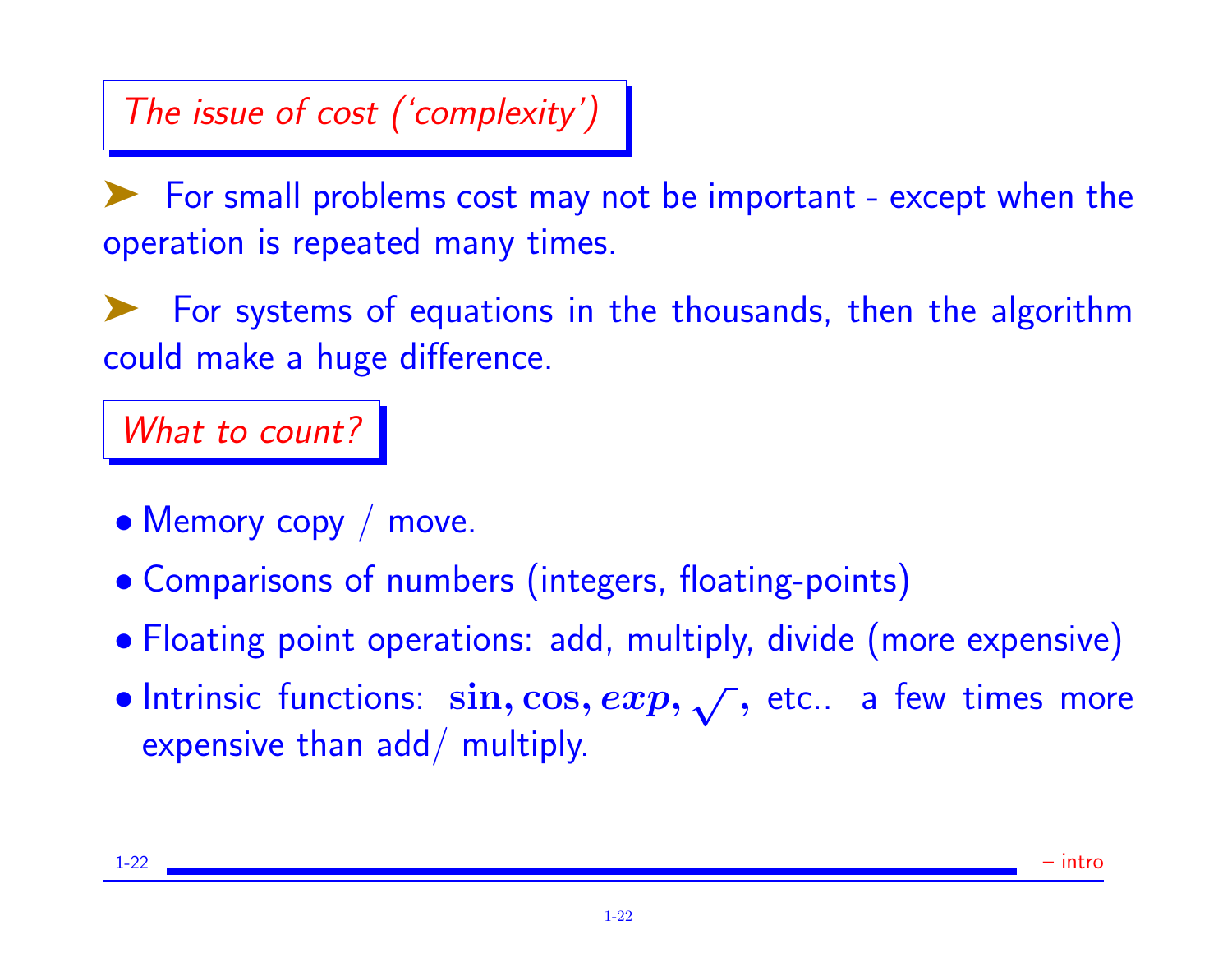**Example:** Assume we have 4 algorithms whose costs (number of operations) are  $\frac{n^3}{6}$  $\frac{n^3}{6},~\frac{n^2}{2}$  $\frac{n^2}{2}$ ,  $n\log_2 n$ , and  $n$  respectively, where  $n$  is the 'size' of the problem. Compare the times for the 4 algorithms to execute when  $n = 1000$ 

Answer:  $|$  [assume one operation costs  $1 \mu sec$  ]  $\frac{n^3}{6}$   $\longrightarrow$   $\frac{10^9}{6}\mu sec = \frac{1000}{6}$  $\frac{100}{6}\ sec \approx 2.78mn$  $\frac{n^2}{2} \quad \rightarrow \quad \frac{10^6}{2} \; \mu sec \approx \frac{1}{2} sec.$  $n\log n~~\rightarrow ~10^3\log n~\mu sec \thickapprox 10^3\times 10~\mu sec = 10ms$  $n \rightarrow 1 \, ms.$ 

▶ In matrix computations (this course) we only count floating point operations:  $(*, +, /)$ 

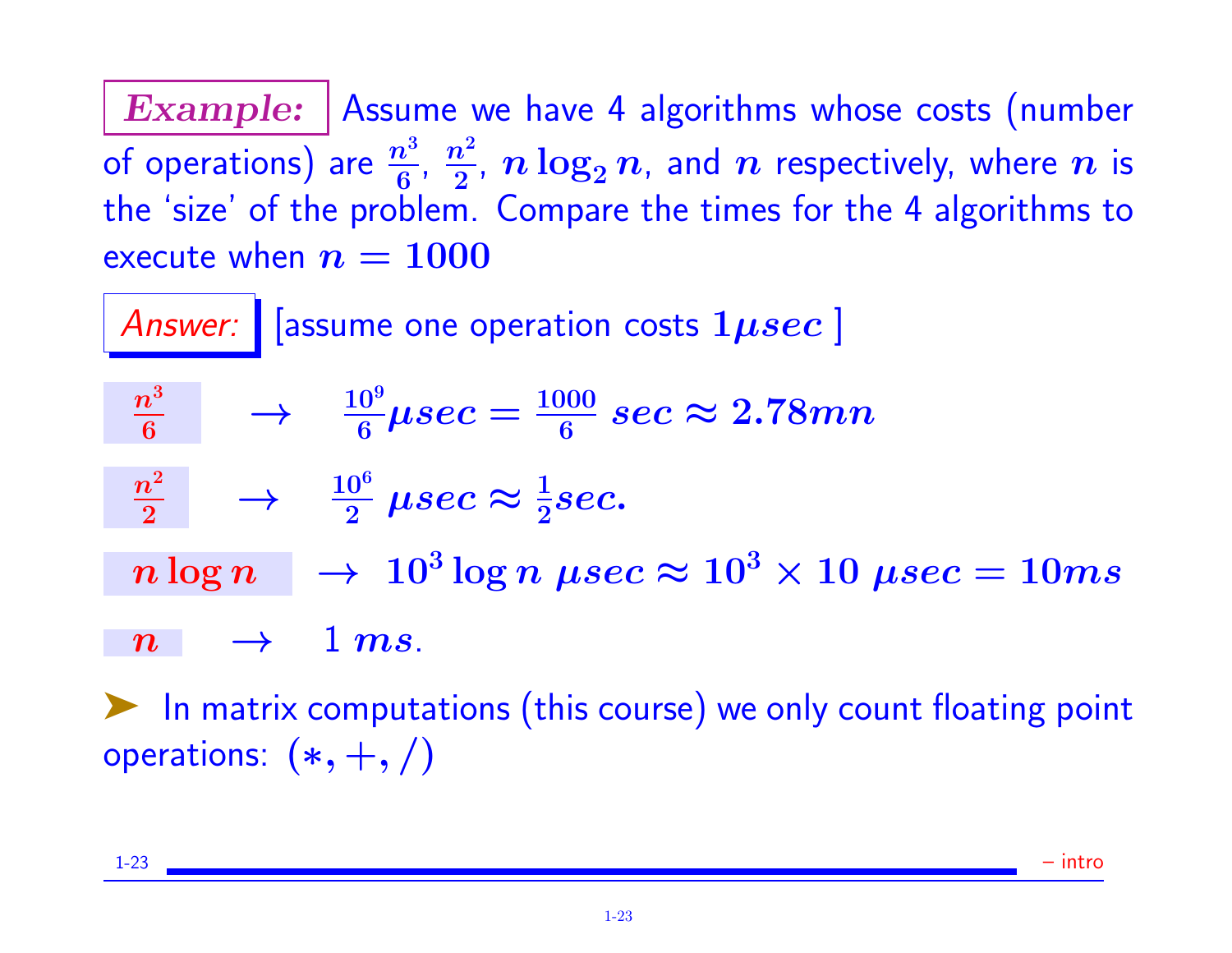$Cost =$  number of operations to complete a given algorithm  $=$ function of  $n$  the problem size

➤ Will find something like [example]

$$
C(n)=2n^3+6n^2+3n\\
$$

 $\blacktriangleright$  We are interested in cases with large values of  $n$ 

A Major point: only the leading term  $2n^3$  matters - because the rest is small (relatively to  $2n^3)$  when  $\boldsymbol{n}$  is large.

 $\blacktriangleright$  We will say that the cost is of order  $2n^3$  or even order  $n^3$ [meaning that it increases like the cube of  $n$  as  $n$  increases]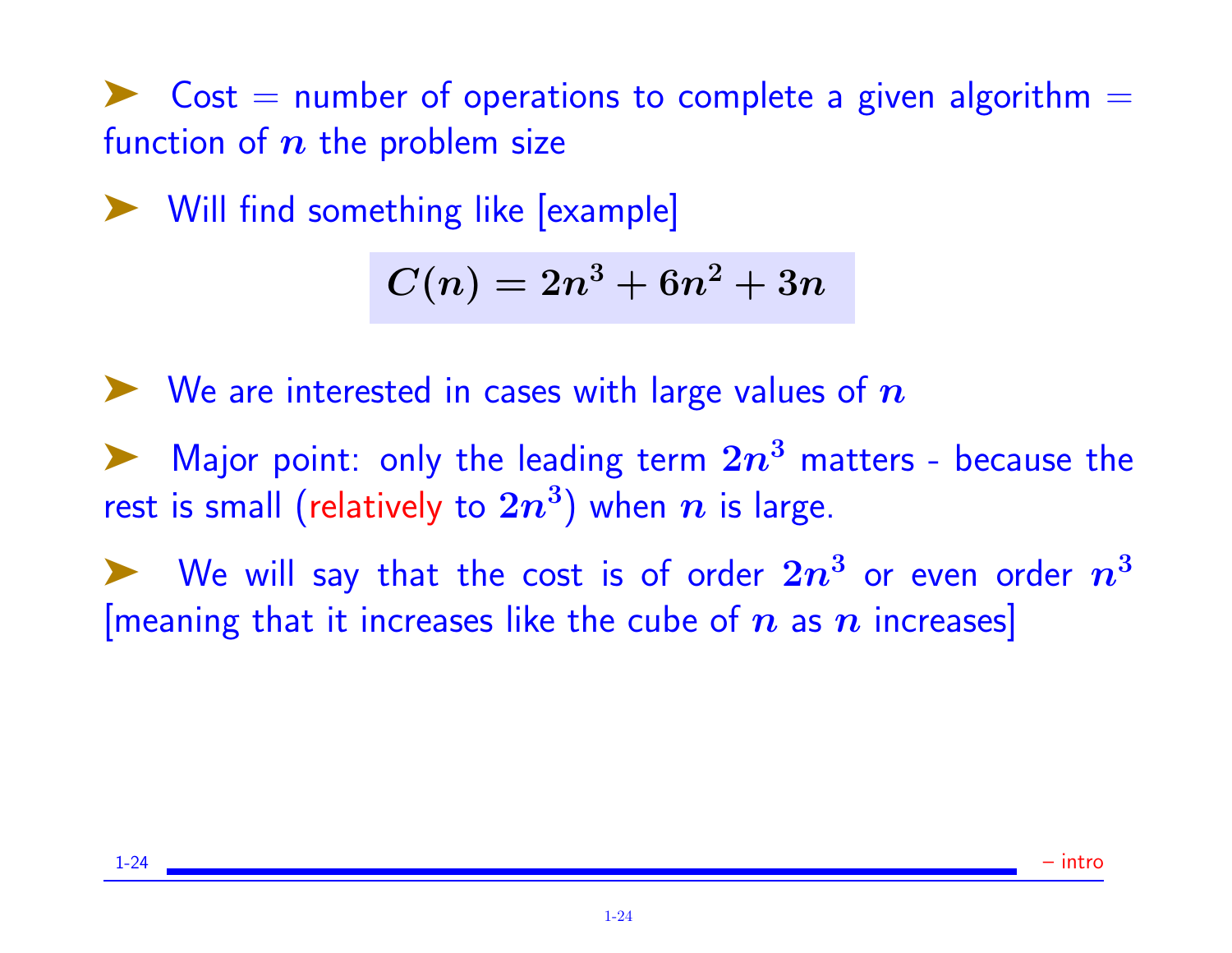$\boxed{\mathbb{Z}^n}$  Compare  $C(100)$ ,  $C(200)$  and  $8C(100)$ . Explain

 $\boxed{\mathbb{Z}^n}$  Suppose it takes 1 sec. run the algorithm for a certain value of  $n$  (large), how long would it take to run the same algorithm on a problem of size  $2n$ ?

1-25 – intro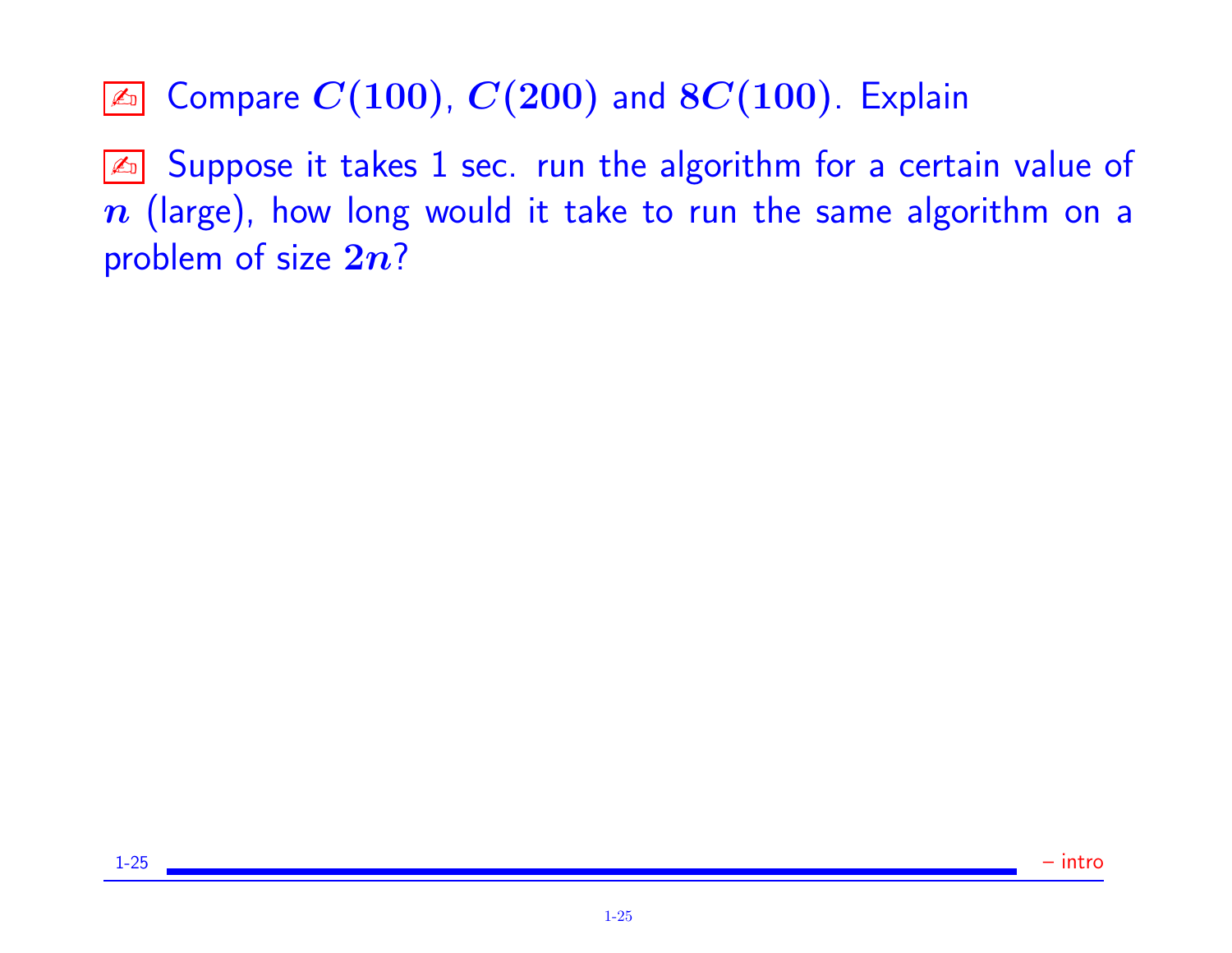#### LINEAR EQATIONS  $[1.1]$  +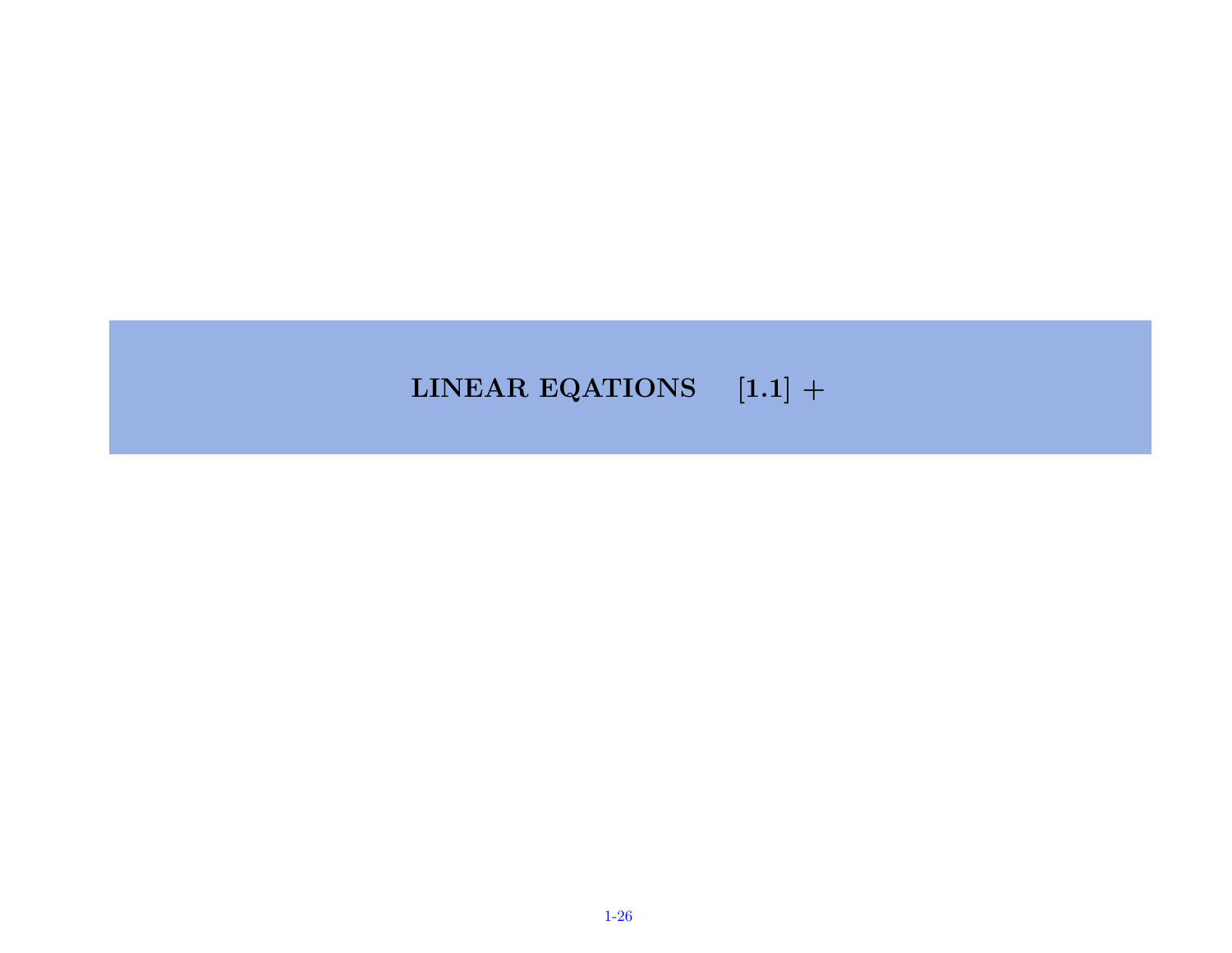#### Linear systems

A linear equation in the variables  $x_1, \cdots, x_n$  is an equation that can be written in the form

$$
a_1x_1+a_2x_2+\cdots+a_nx_n=b,
$$

**EXECUTE:**  $\boldsymbol{b}$  and the coefficients  $a_1, \cdots, a_n$  are known real or complex numbers.

Example:  $x_1 + 2x_2 = -1$ 

In the above equation  $x_1$  and  $x_2$  are the unknowns or variables. The equation is satisfied when  $x_1 = 1, x_2 = -1$ .

► It is also satisfied for  $x_1 = -3, x_2 = ?$ 

1-27 Text: 1.1 – Systems1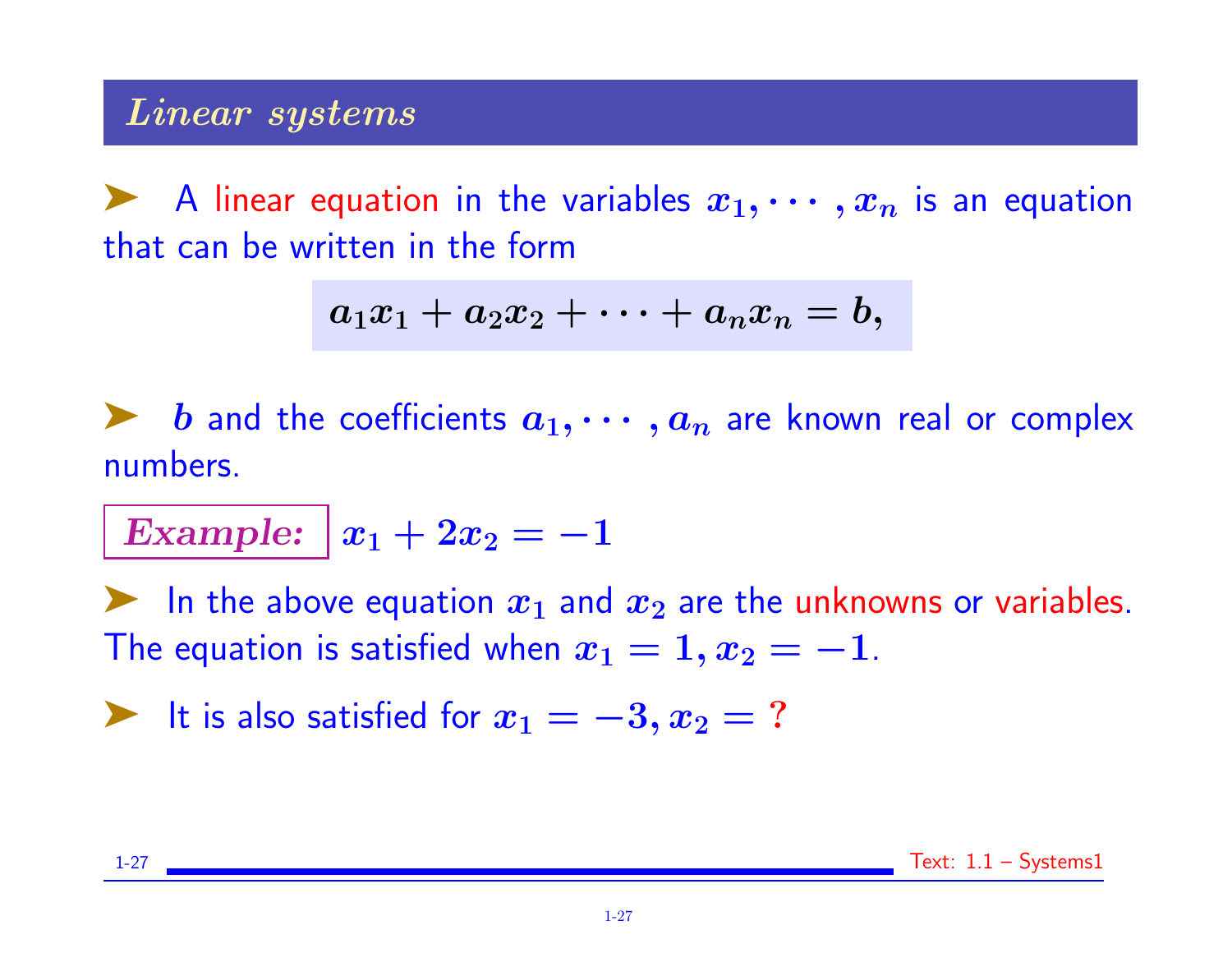◆ A system of linear equations (or a linear system) is a collection of one or more linear equations involving the same variables – say,  $x_1, \ldots, x_n.$ 

A solution of the system is a list  $(s_1, s_2, ..., s_n)$  of values for  $x_1, x_2, \ldots, x_n$ , respectively, which make the equations satisfied.

Example: | Here is a system involving 2 unknowns:

$$
\begin{cases} 2x_1 + x_2 = 4 \\ -x_1 + 2x_2 = 3 \end{cases}
$$

The values  $x_1 = 1, x_2 = 2$  satisfy the system of equations.  $s_1 = 1, s_2 = 2$  is a solution.

The equation  $2x_1 + x_2 = 4$  represents a line in the plane.  $-x_2 + 2x_2 = 3$  represents another line. The solution represents the point where the two lines intersect.

1-28 Text: 1.1 – Systems1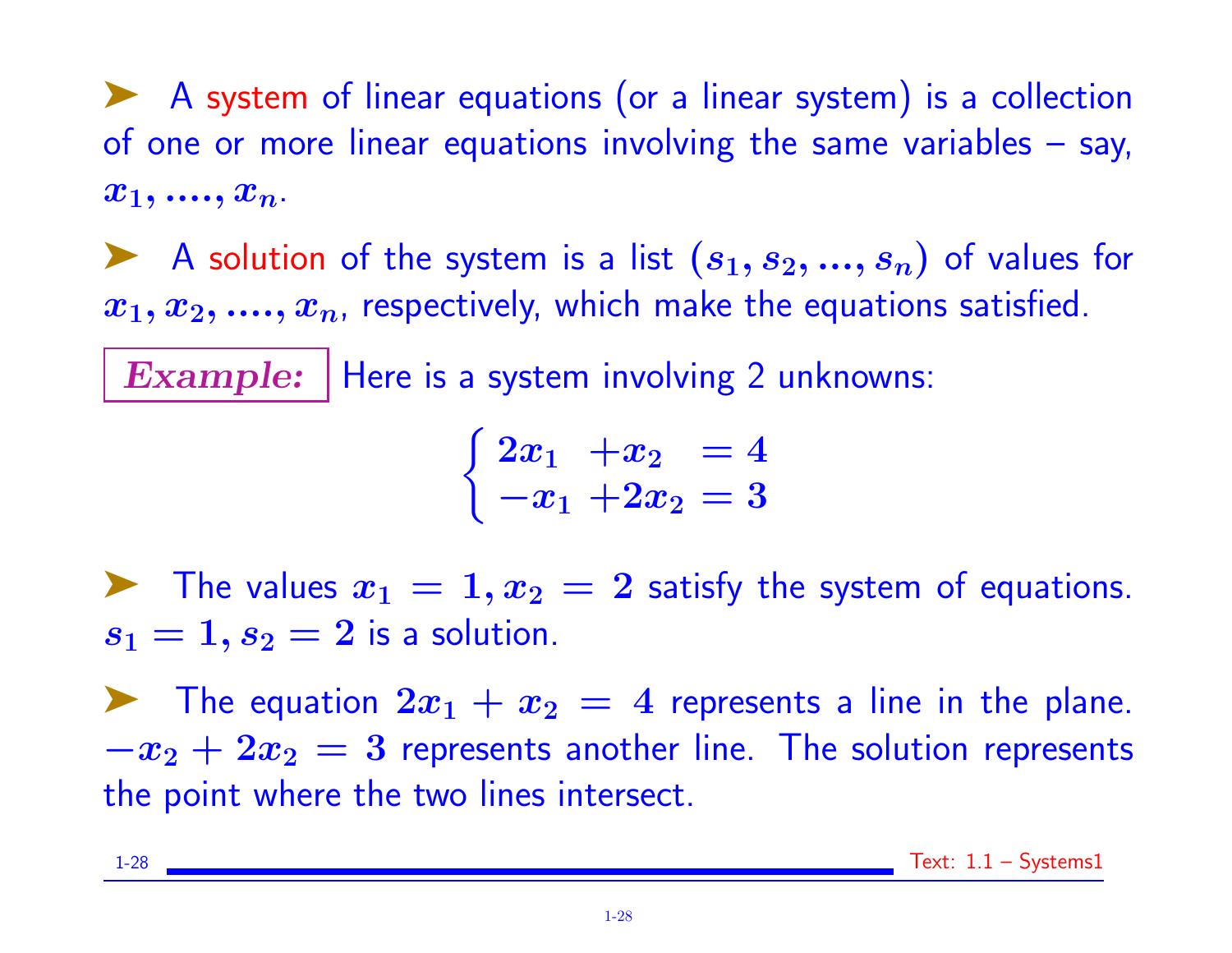# Example:

Three winners of a competition labeled  $G, S, B$  (for gold, silver, bronze) are to share as a prize 30 coins. The conditions are that 1)  $G$ 's share of the coins should equal the shares of  $S$  and  $B$  combined and 2) The difference between the shares of  $G$  and  $S$  equals the difference between the shares of  $S$  and  $B$ .

- $\blacktriangleright$  How many coins should each of  $G, S, B$  receive?
- Should formulate as a system of equations:
	- 3 conditions  $\rightarrow$  result will be 3 equations
	- $\bullet$  3 unknowns ( $\#$  coins for each of winner)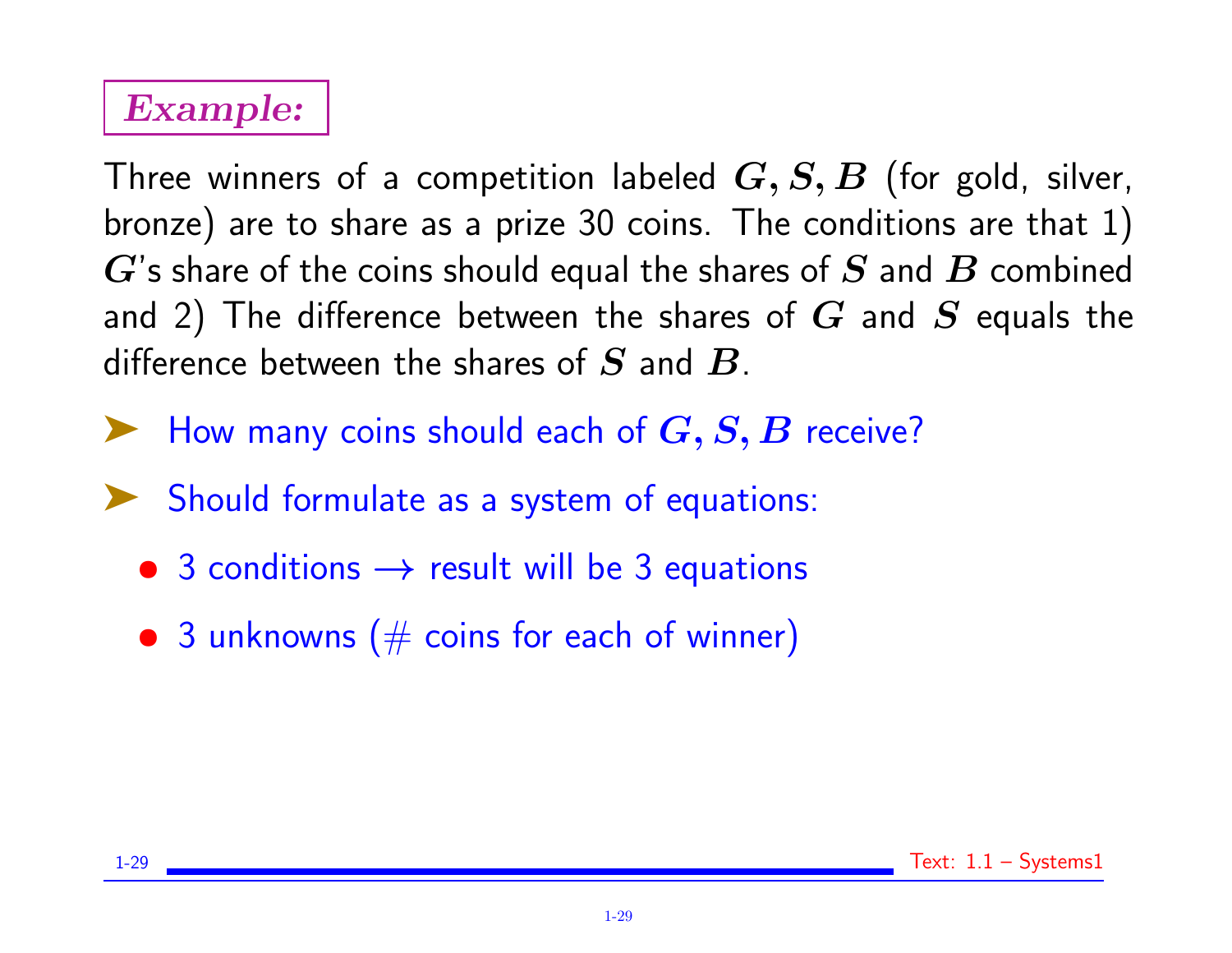Let  $x_2 =$  number of coins to be won by  $S$ , and  $x_1$  = number of coins to be won by  $G$ ,  $\bm{x_3} =$  number of coins to be won by  $\bm{B}$ 

➤ The conditions give us 3 equations which are:

- 1) Total number of coins  $=$  30 2)  $G$ 's share  $=$  sum of  $S$  and  $B$
- 3) differences G -S same as S-B

$$
\boxed{x_1 + x_2 + x_3 = 30 \ x_1 = x_2 + x_3 \ x_1 - x_2 = x_2 - x_3}
$$

 $\sqrt{ }$  $\int$  $\overline{\mathcal{L}}$  $x_1 + x_2$   $+x_3 = 30$  $x_1 - x_2 -x_3 = 0$  $x_1 - 2x_2 + x_3 = 0$ 

➤ We will see later how to solve this system

 $\blacktriangleright$  The set  $s_1 = 15$ ,  $s_2 = 10$ ,  $s_3 = 5$  is a solution

 $\blacktriangleright$  It is the only solution

System of equations:

1-30 Text: 1.1 – Systems1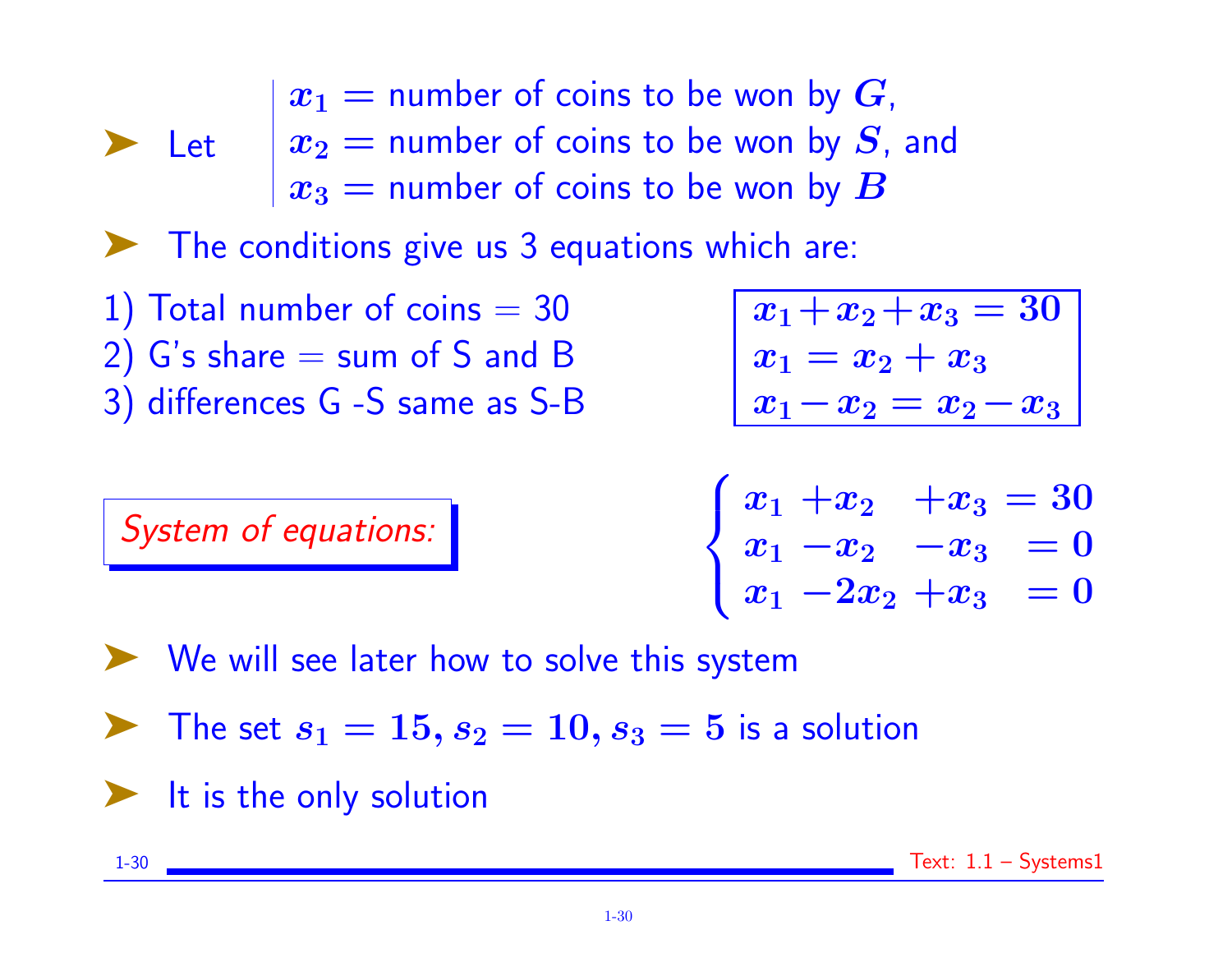➤ The set of all possible solutions is called the solution set of the linear system.

➤ Two linear systems are called equivalent if they have the same solution set.

➤ A system of linear equations can have:

1. no solution, or

2. exactly one solution, or

3. infinitely many solutions.

[The above result will be seen in detail later in this class]

Definition: A system of linear equations is said to be inconsistent if it has no solution (Case 1 above). It is consistent if it has at least one solution (Case 2 or Case 3 above).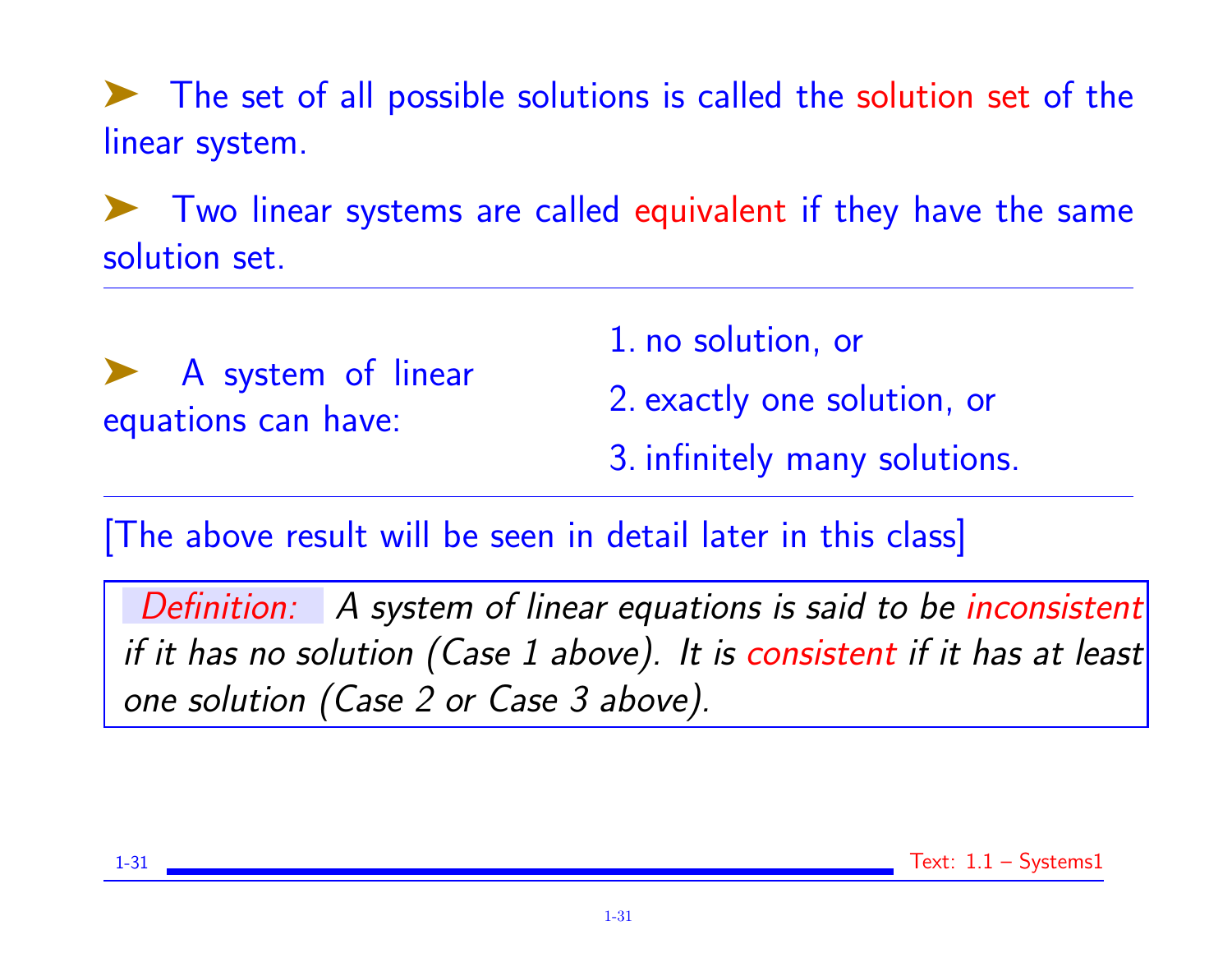# **Example:** Consider the following three systems of equations:

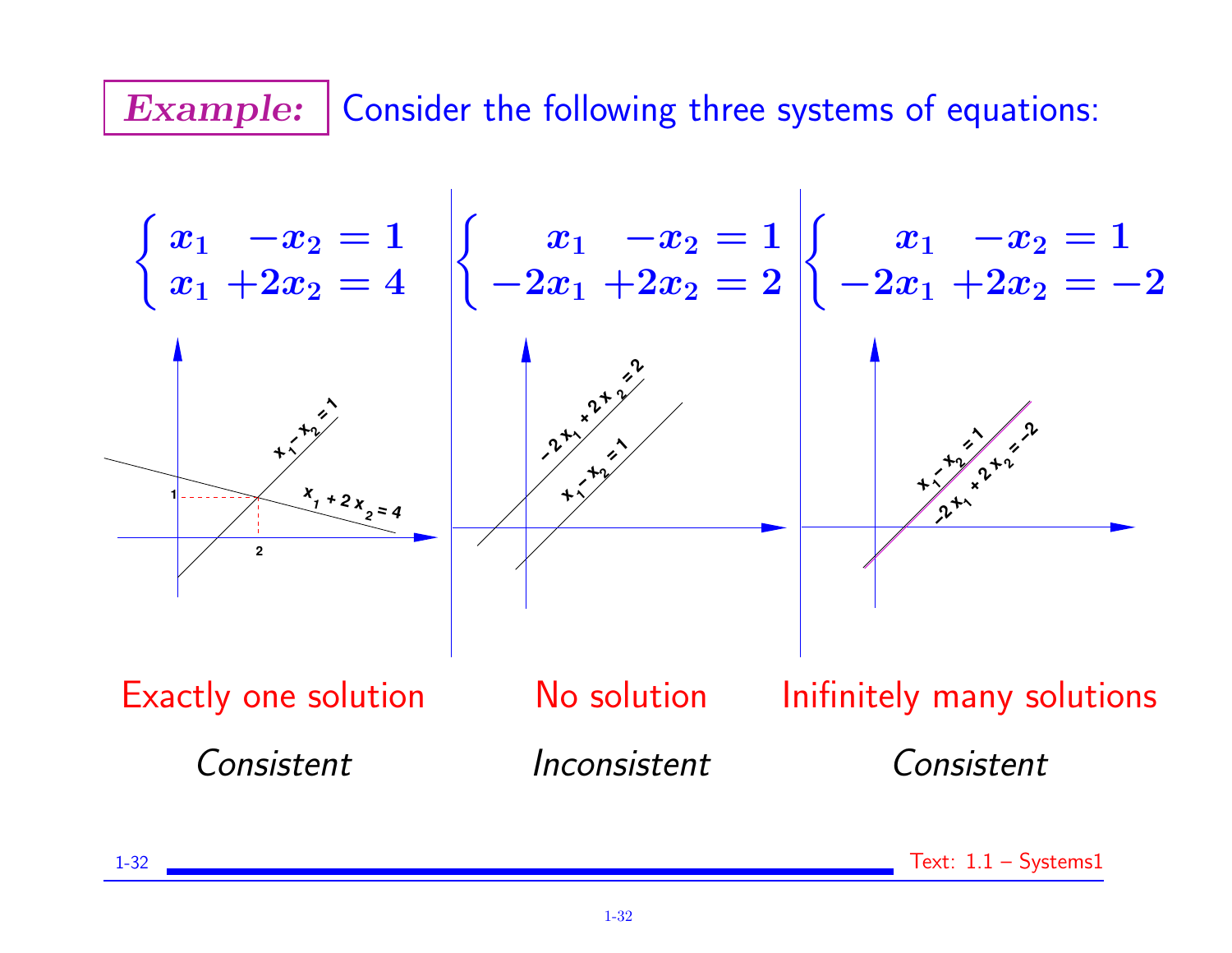## Matrix Notation

➤ The essential information of a linear system is recorded compactly in a rectangular array called a matrix.

▶ For the following system of equations:

$$
\begin{cases} \, x_1 \ + x_2 \quad + x_3 = 30 \\ \, x_1 \ - x_2 \quad - x_3 \quad = 0 \\ \, x_1 \ - 2 x_2 \ + x_3 \quad = 0 \end{cases}
$$

| The array to the      |                        |                    |
|-----------------------|------------------------|--------------------|
| right is called the   | And<br>the             | $\lceil 30 \rceil$ |
| coefficient matrix of | $\parallel$ right-hand |                    |
| the system:           | side is:               |                    |
|                       |                        |                    |

An augmented matrix of a system consists of the coefficient matrix with the R.H.S. added as a last column

Note:  $R.H.S.$  or  $RHS =$  short for right-hand side column.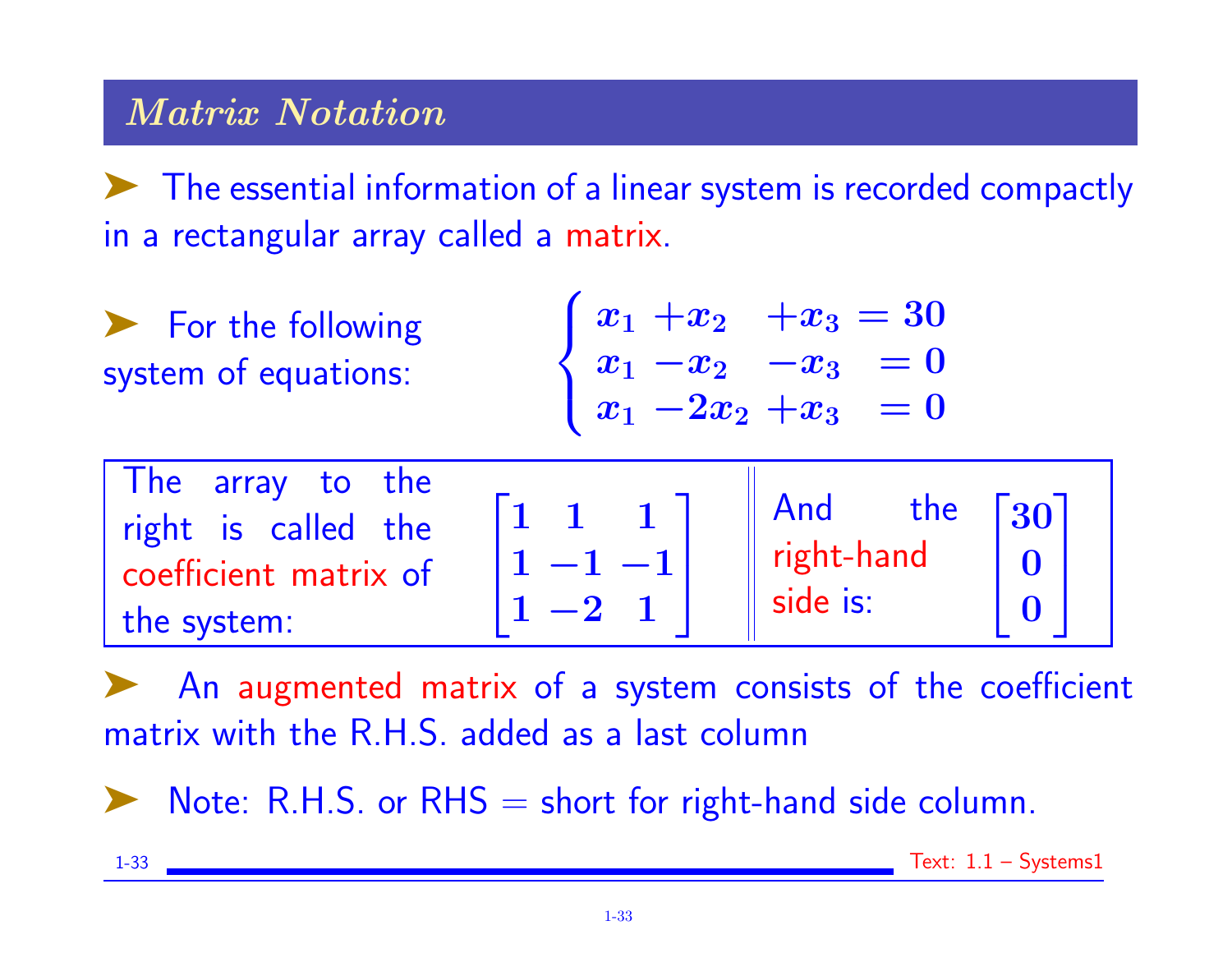➤ For the above system the augmented matrix is

$$
\begin{array}{|c|c|c|c|c|}\n\hline\n1 & 1 & 1 & 30 \\
1 & -1 & -1 & 0 \\
1 & -2 & 1 & 0 \\
\hline\n\end{array}\n\quad \text{or} \quad\n\begin{bmatrix}\n1 & 1 & 1 & 30 \\
1 & -1 & -1 & 0 \\
1 & -2 & 1 & 0 \\
\hline\n\end{bmatrix}
$$

➤ You can think of the array on the left as the set of 3 "rows" each representing an equation:

$$
\begin{array}{|c|c|c|c|c|c|c|c|c|c|} \hline x_1&x_2&x_3&b_1&x_2&x_3&b_2&x_1&x_2&x_3&b_3 \\ \hline 1&1&1&30&1&-1&-1&0&1&-2&1&0 \\ \hline \end{array}
$$

➤ To solve systems of equations we manipulate these "rows" to get equivalent equations that are easier to solve.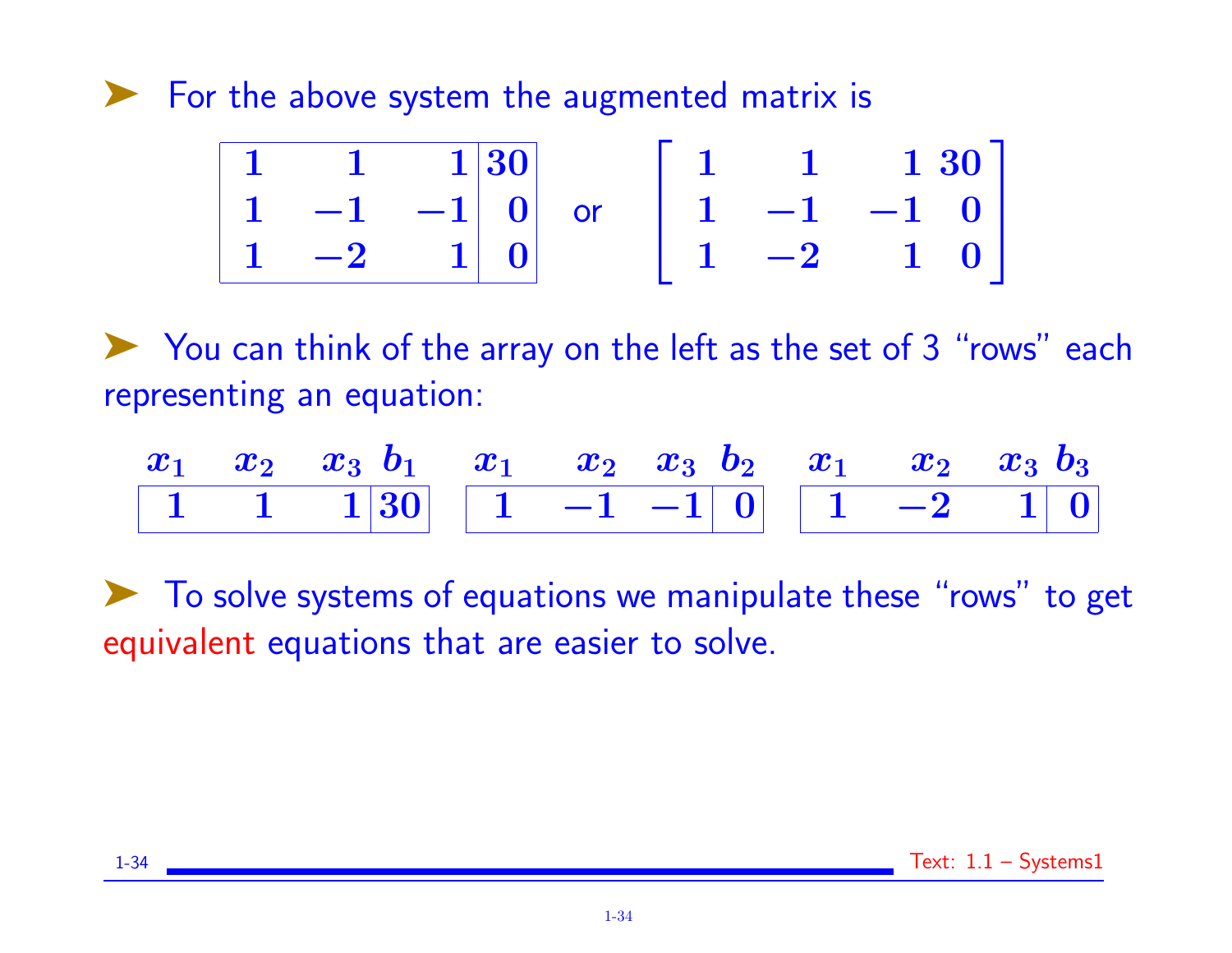$\boxed{\mathbb{Z}^n}$  Can we add two equations/rows? Add equations 1 and 2. What do you get?

 $\boxed{\mathbb{Z}^n}$  Now add equations 2 and 3. What do you get? Can you compute  $x_2$ ?

### Finally obtain  $x_3$

➤ This shows an "ad-hoc" [intuitive] way of manipulating equations to solve the system.

➤ Gaussian Elimination [coming shortly] shows a systematic way

Basic Strategy: replace a system with an equivalent system (i.e., one with the same solution set) that is easier to solve.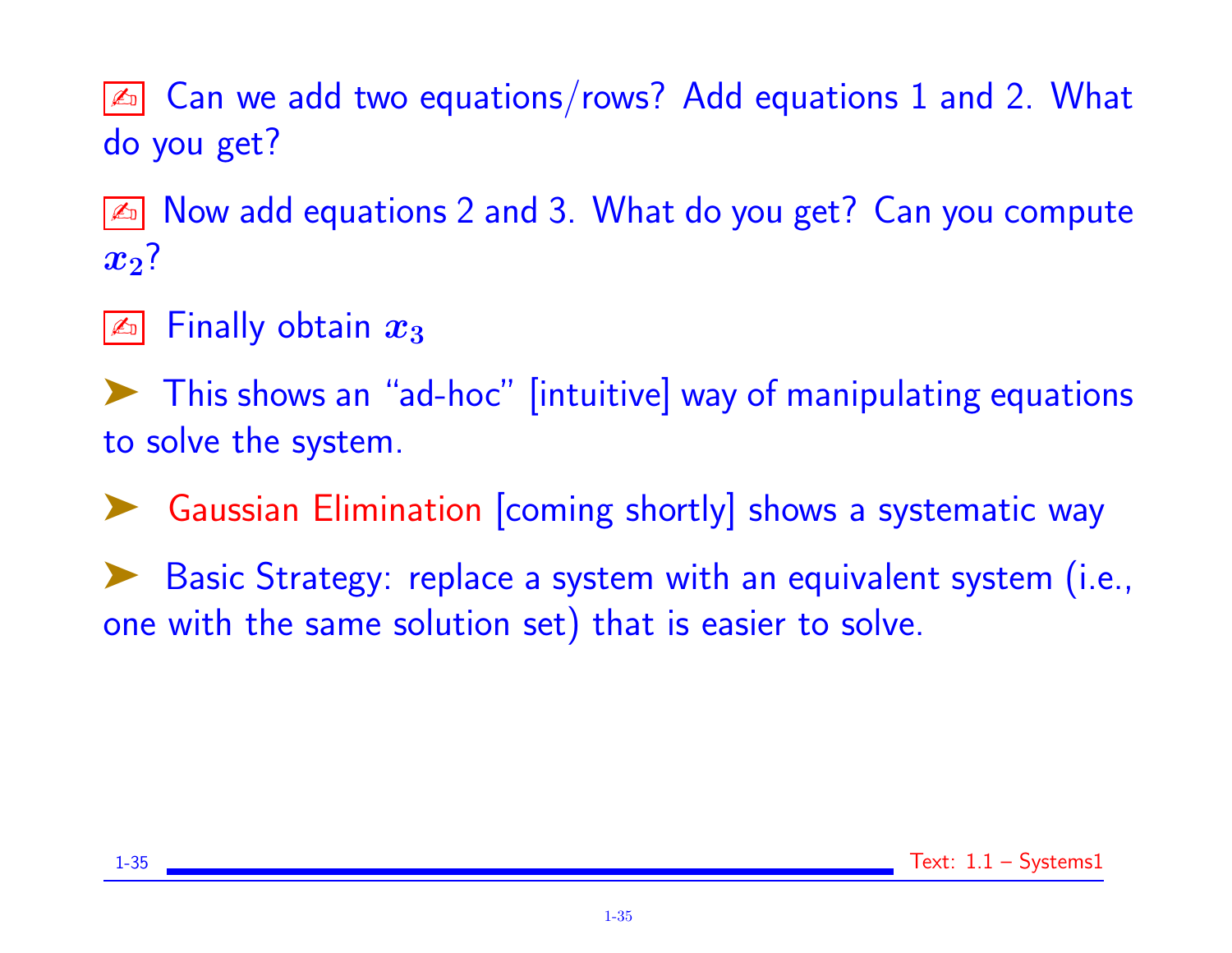An  $m \times n$  matrix is a rectangular array of numbers with  $m$ rows and n columns. We say that A is of size  $m \times n$  (The number of rows always comes first.)

ighthrow In matlab:  $[m, n] = \text{size}(A)$  returns the size of  $A$ 

If  $m = n$  the matrix is said to be square otherwise it is rectangular

 $\blacktriangleright$  The case when  $n=1$  is a special case where the matrix consists of just one column. The matrix then becomes a vector and this will be revisited later. The right-hand side column is one such vector.

Thus a linear system consists of a coefficient matrix  $\boldsymbol{A}$  and a right-hand side vector **.**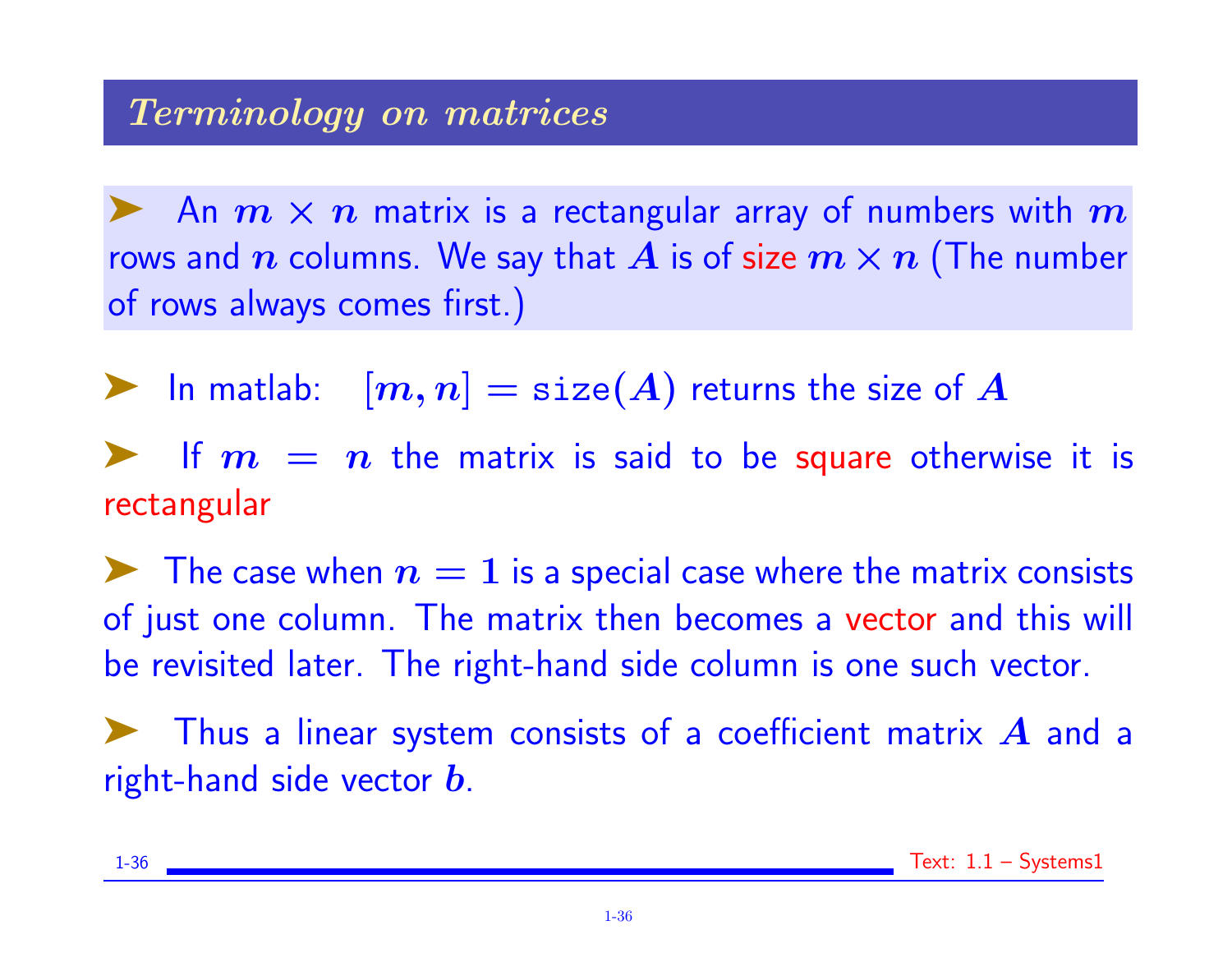### Equivalent systems

We do not change the solution set of a linear system if we

- \* Permute two equations
- \* Multiply a whole equation by a nonzero scalar
- \* Add an equation to another.

Text: Two systems are row-equivalent if one is obtained from the other by a succession of the above operations

➤ Eliminating an unknown consists of combining rows so that the coefficients for that unknown in the equations become zero.

◆ Gaussian Elimination: performs eliminations to reduce the system to a "triangular form"

| $\ast$           | $\ast$           | $\ast$           | $* *$          |        |
|------------------|------------------|------------------|----------------|--------|
| $\boldsymbol{0}$ | $\ast$           | $\ast$           | $\star$        | $\ast$ |
| $\bf{0}$         | $\mathbf 0$      | $\ast$           | $*$            | $\ast$ |
| $\boldsymbol{0}$ | $\boldsymbol{0}$ | $\boldsymbol{0}$ | $\big\}\big\ $ | $\ast$ |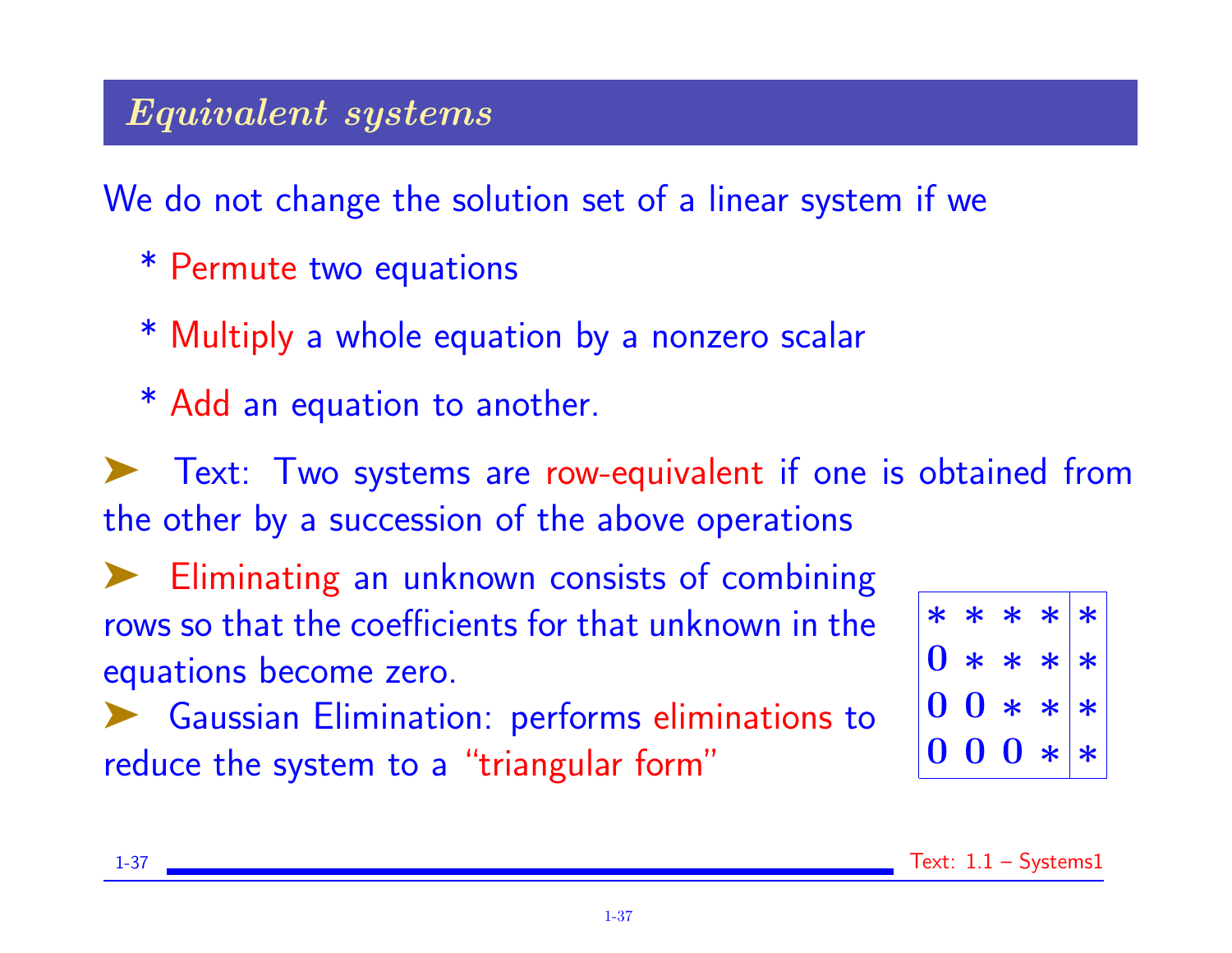Triangular linear systems are easy to solve

$$
\left\{\begin{array}{c}2x_1+4x_2+4x_3=2\\\phantom{-}5x_2-2x_3=1\end{array}\right.\left|\begin{array}{c}2&4&4\\0&5&-2\\2x_3=4\end{array}\right.\left|\begin{array}{c}2&4\\0&5&-2\\0&0&2\end{array}\right|
$$

One equation can be trivially solved: the last one.

Example:

$$
x_3=2
$$

 $x_3$  is known we can now solve the 2nd equation:

$$
5x_2-2x_3=1 \ \to \ 5x_2-2\times 2=1 \ \ \to \ x_2=1
$$

 $\blacktriangleright$  Finally  $x_1$  can be determined similarly:  $2x_1 + 4 \times 1 + 4 \times 2 = 2 \rightarrow \cdots \rightarrow x_1 = -5$ 

1-38 Text: 1.1 – Systems1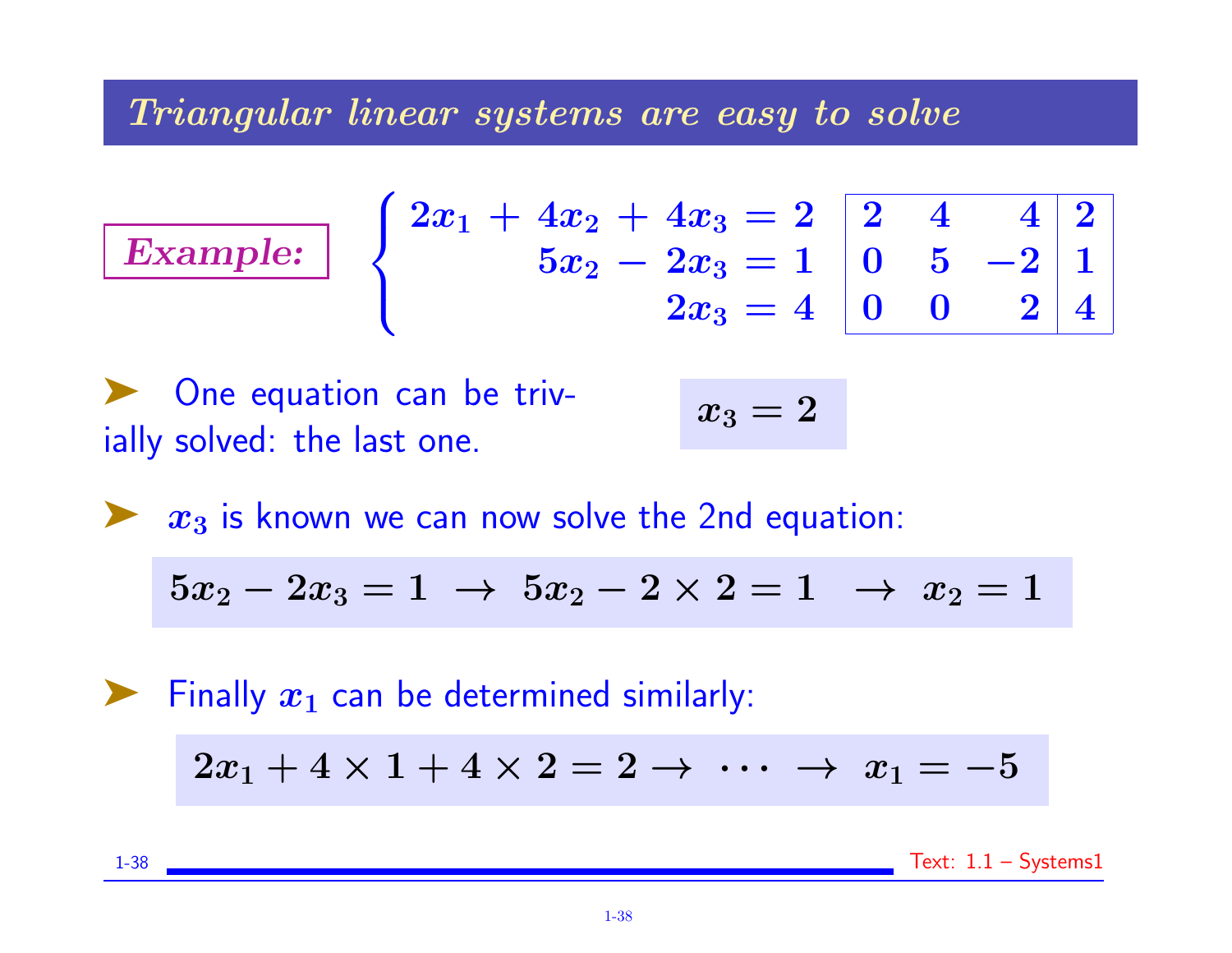Triangular linear systems - Algorithm

 $\blacktriangleright$  Upper triangular system of size  $n$ 

ALGORITHM : 1. Back-Substitution algorithm

$$
\begin{aligned} \textit{For } i &= n:-1:1 \; \textit{do:} \\ \textit{t} &:= \textit{b}_i \\ \textit{For } j &= i+1: n \; \textit{do} \\ \textit{t} &:= t - a_{ij}x_j \\ \textit{End} \\ \textit{End} \\ \textit{End} \end{aligned}
$$

$$
\blacktriangleright
$$
 We must require that each  $a_{ii} \neq 0$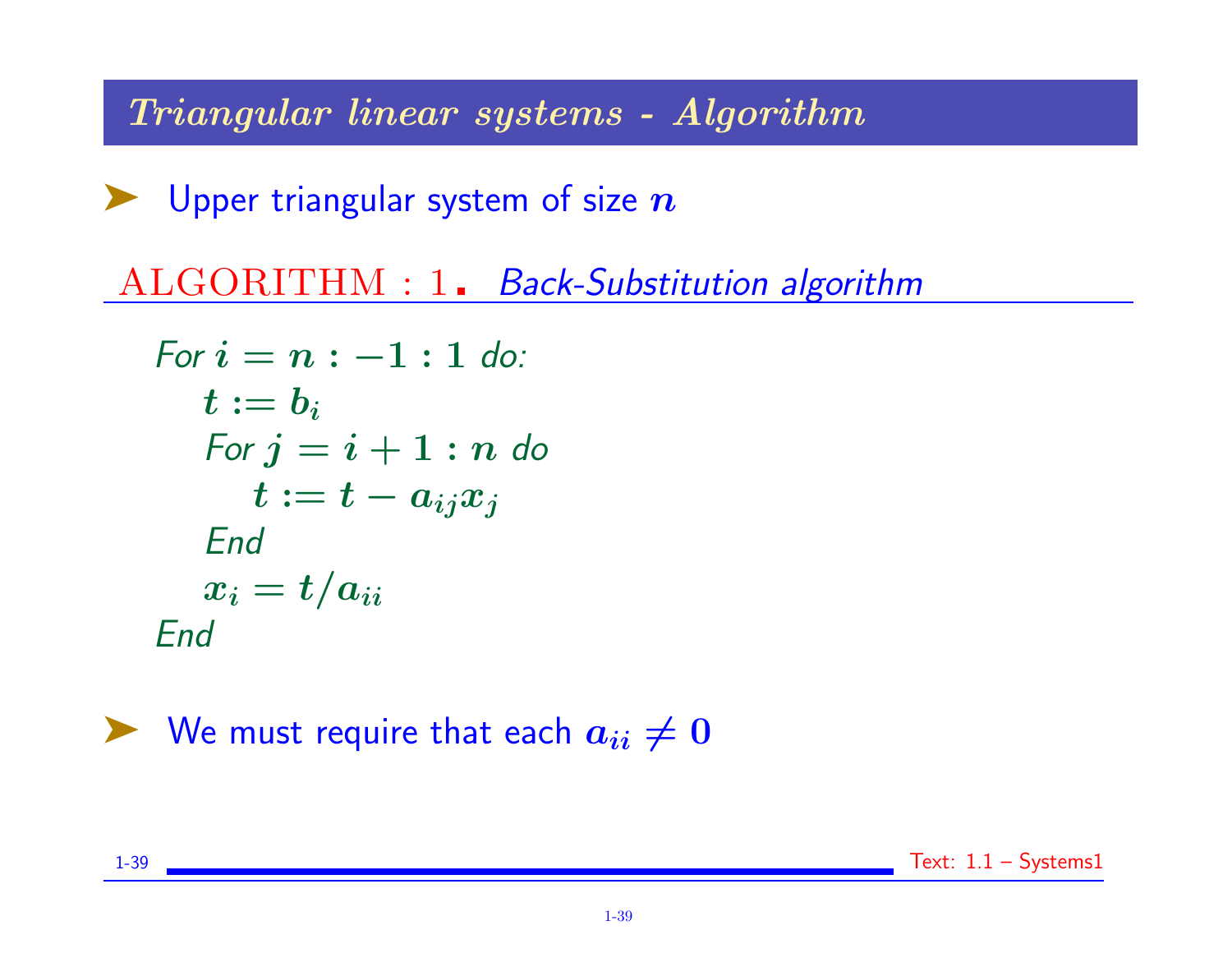$$
\begin{array}{|c|c|c|} \hline x_1 & x_2 & x_2 & x_4 & x_5 & b \\ \hline a_{11} & a_{12} & a_{13} & a_{14} & a_{15} & b_1 \\ \hline a_{22} & a_{23} & a_{24} & a_{25} & b_2 \\ a_{33} & a_{34} & a_{35} & b_3 \\ a_{44} & a_{45} & b_4 & a_{55} & b_5 \\ \hline \end{array}
$$

$$
\begin{array}{ll}\ni=5 & x_5=b_5/a_{55} \\
i=4 & x_4=[b_4-a_{45}x_5]/a_{44} \\
i=3 & x_3=[b_3-a_{34}x_4-a_{35}x_5]/a_{33} \\
i=2 & x_2=[b_2-a_{23}x_3-a_{24}x_4-a_{25}x_5]/a_{22} \\
i=1 & x_1=[b_2-a_{12}x_2-a_{13}x_3-a_{14}x_4-a_{15}x_5]/a_{11} \\
\blacktriangleright \text{ For example, when } i=3, x_4, x_5 \text{ are already known, so} \\
a_{33}x_3+\underbrace{a_{34}x_4+a_{35}x_5}=b_3 \rightarrow x_3=\frac{b_3-a_{34}x_4-a_{35}x_5}{a_{33}} \\
\text{known}\n\end{array}
$$

1-40 Text: 1.1 – Systems1